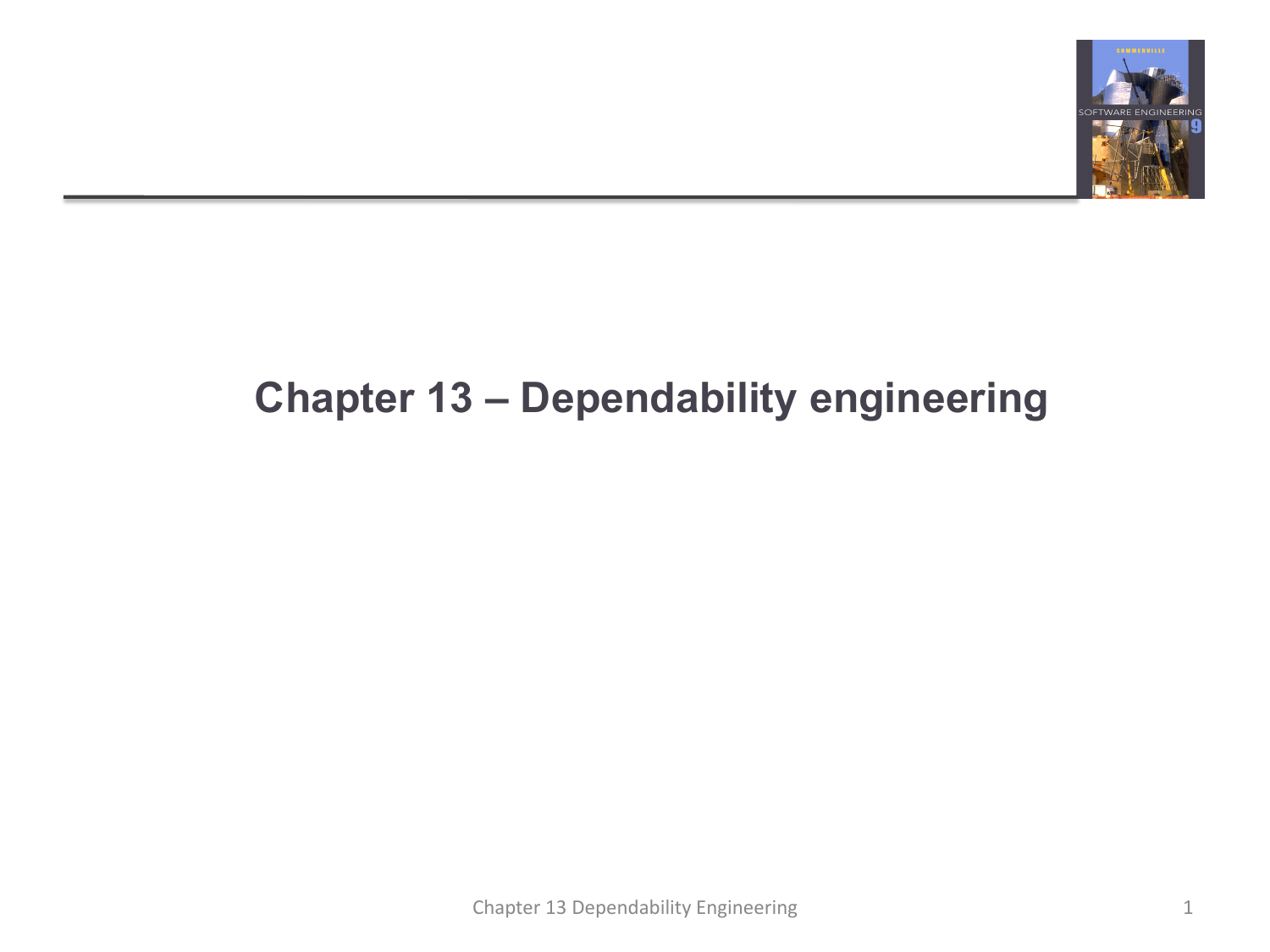

 $\diamond$  Redundancy and diversity

§ Fundamental approaches to achieve fault tolerance.

#### $\diamond$  Dependable processes

- § How the use of dependable processes leads to dependable systems
- $\diamondsuit$  Dependable systems architectures
	- § Architectural patterns for software fault tolerance
- $\diamondsuit$  Dependable programming
	- Guidelines for programming to avoid errors.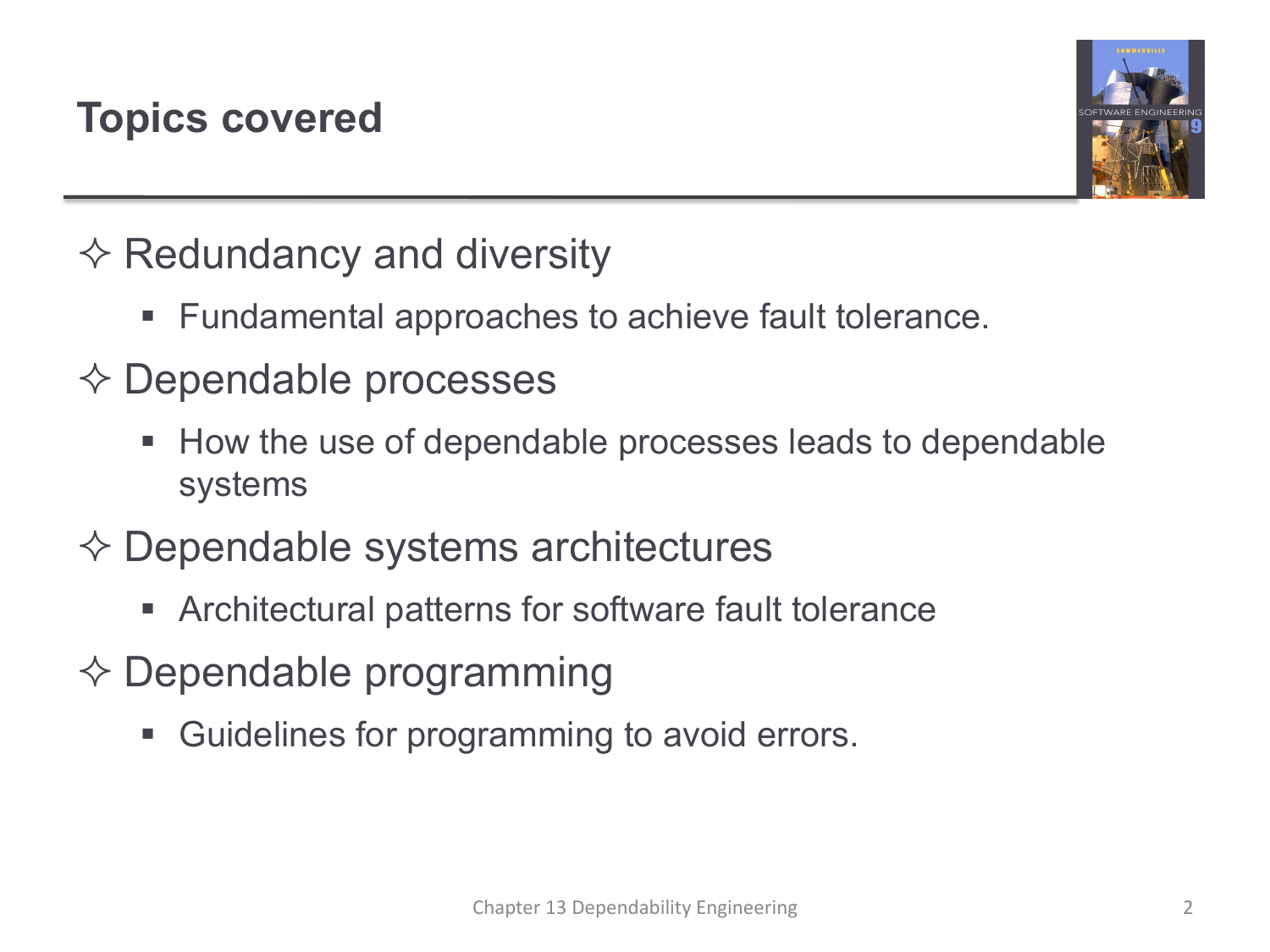

- $\Diamond$  In general, software customers expect all software to be dependable. However, for non-critical applications, they may be willing to **accept some system failures**.
- $\diamond$  Some applications (critical systems) have very high dependability requirements and special software engineering techniques may be used to achieve this.
	- Medical systems
	- § Telecommunications and power systems
	- § Aerospace systems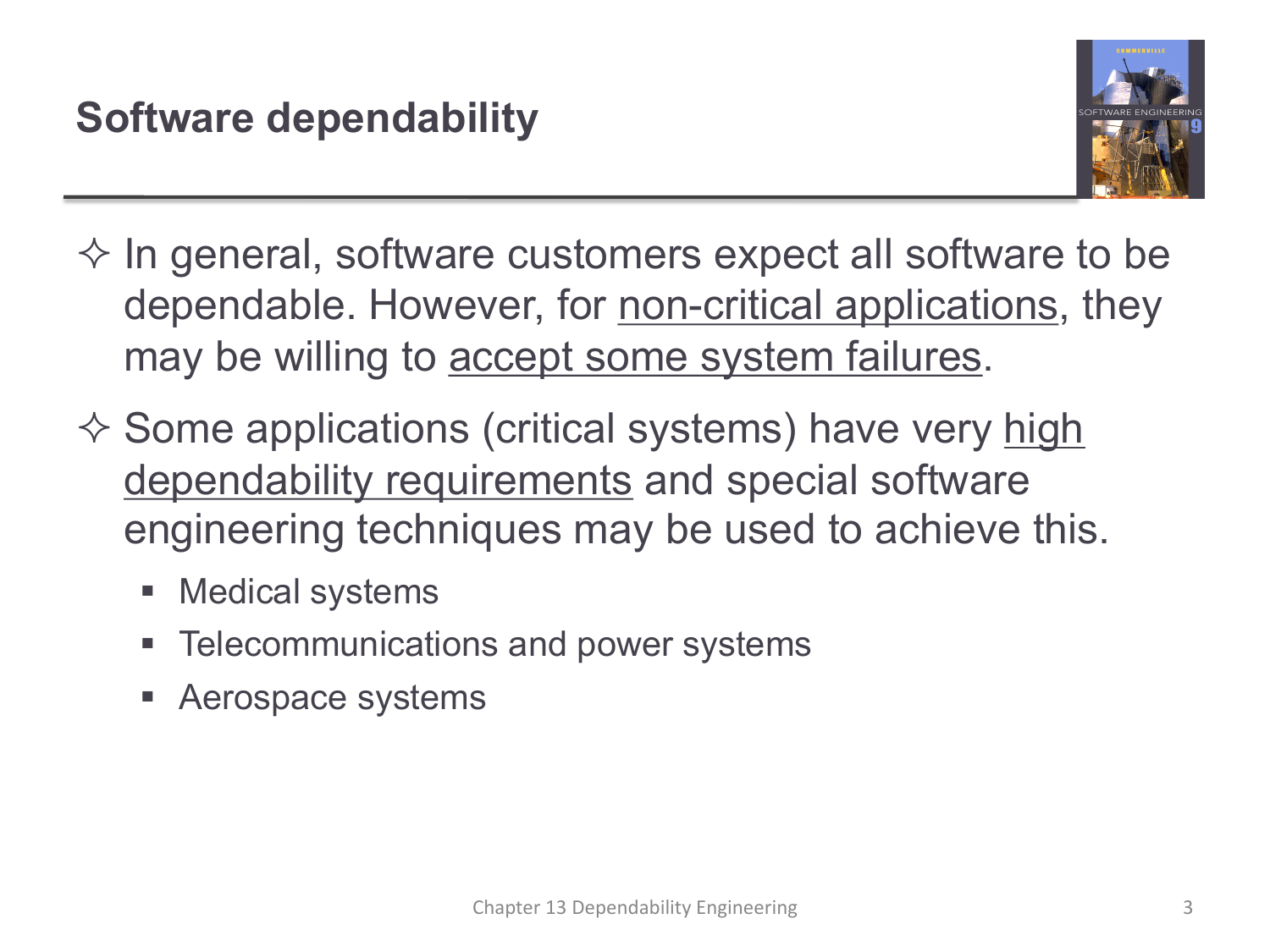

# $\diamond$  Fault avoidance

- The system is developed in such a way that human error is avoided and thus system faults are minimised.
- The development process is organised so that faults in the system are detected and repaired **before** delivery to the customer.

## $\diamond$  Fault detection

§ **Verification** and **validation** techniques are used to discover and remove faults in a system before it is deployed.

#### $\diamond$  Fault tolerance

The system is designed so that faults in the delivered software do not result in system failure.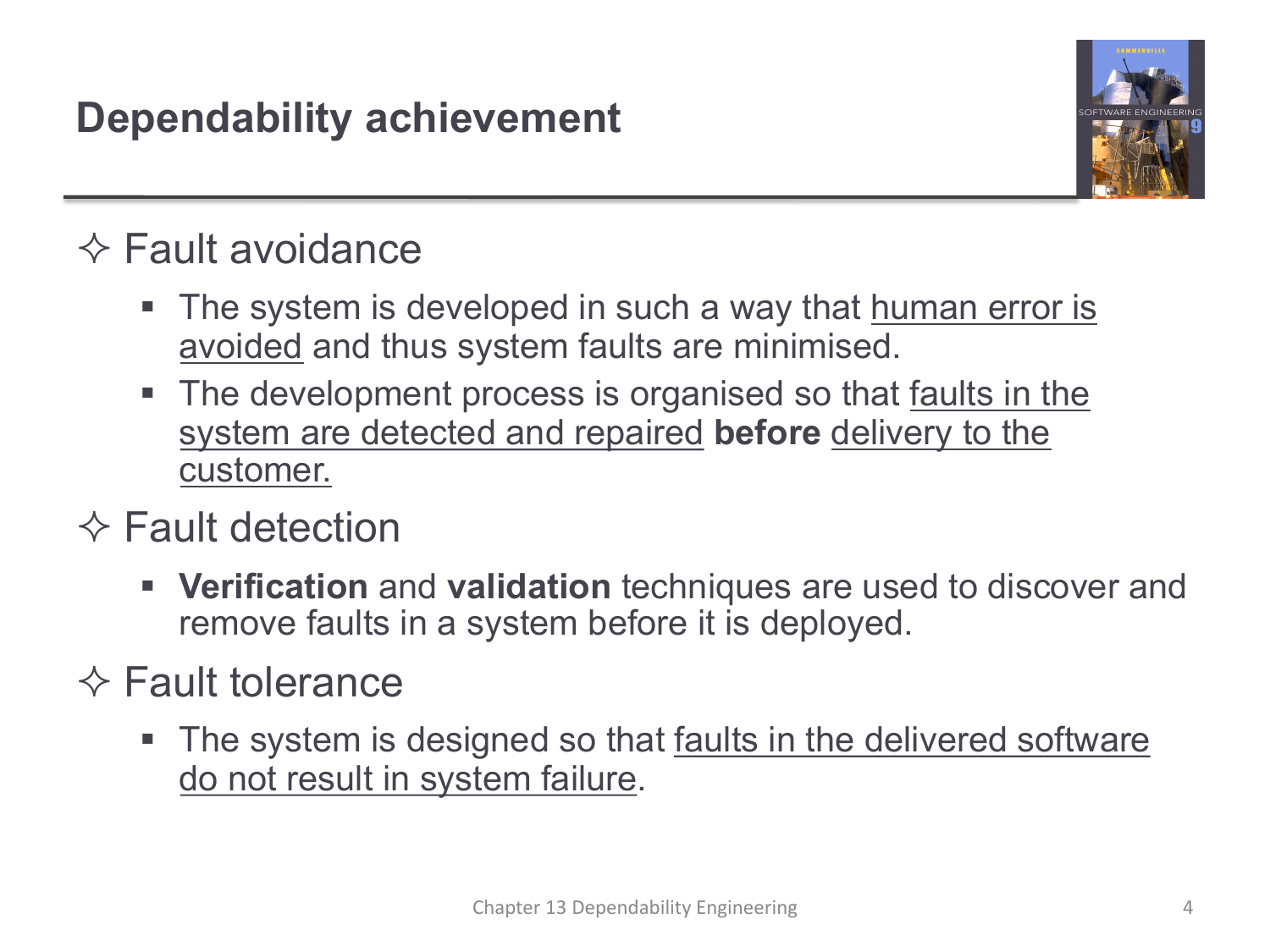## **The increasing costs of residual fault removal**

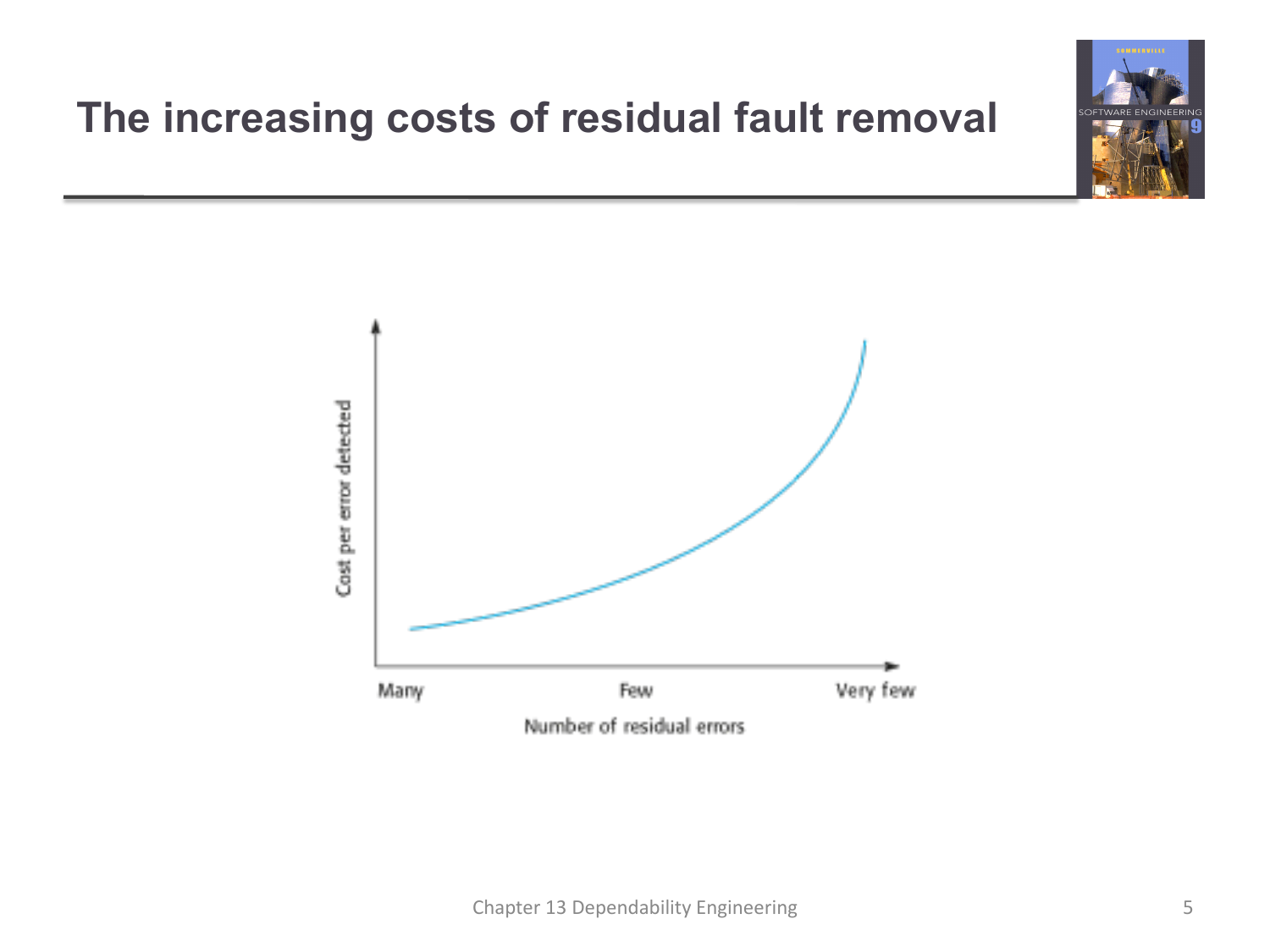

- $\diamondsuit$  Many critical systems are regulated systems, which means that their use must be approved by an external regulator before the systems go into service.
	- Nuclear systems
	- Air traffic control systems
	- Medical devices
- $\Diamond$  A safety and dependability case has to be approved by the regulator. Therefore, critical systems development has to create **the evidence** to convince a regulator that the system is dependable, safe and secure.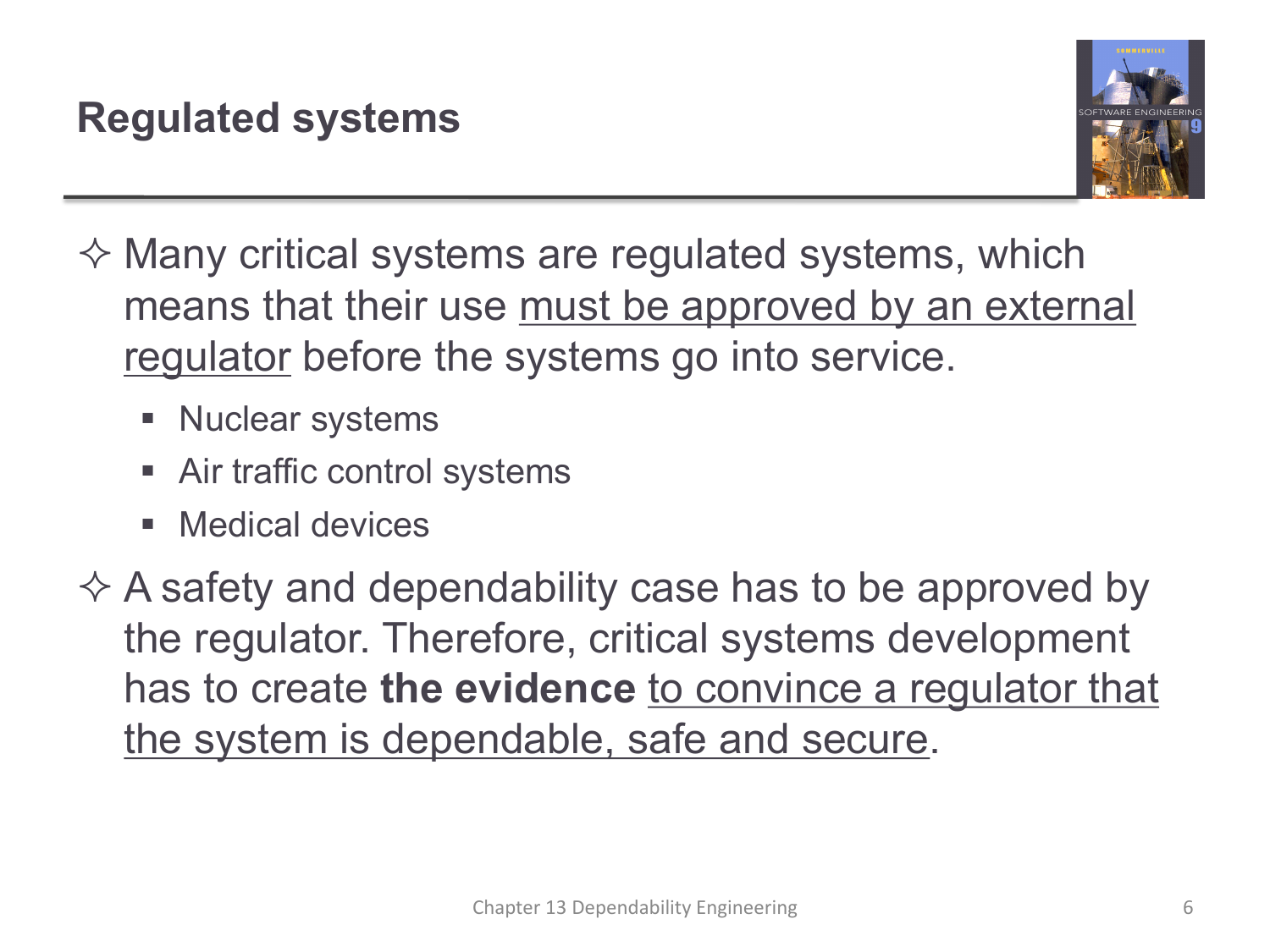

## $\diamond$  Redundancy

- Keep more than 1 version of a critical component available so that if one fails then a backup is available.
- $\Diamond$  Diversity
	- **Provide the same functionality in different ways so that they will** not fail in the same way.
- $\diamondsuit$  However, adding diversity and redundancy  $\overline{\mathsf{adds}}$ complexity and this can increase the chances of error.
- $\Diamond$  Some engineers advocate simplicity and extensive V & V is a more effective route to software dependability.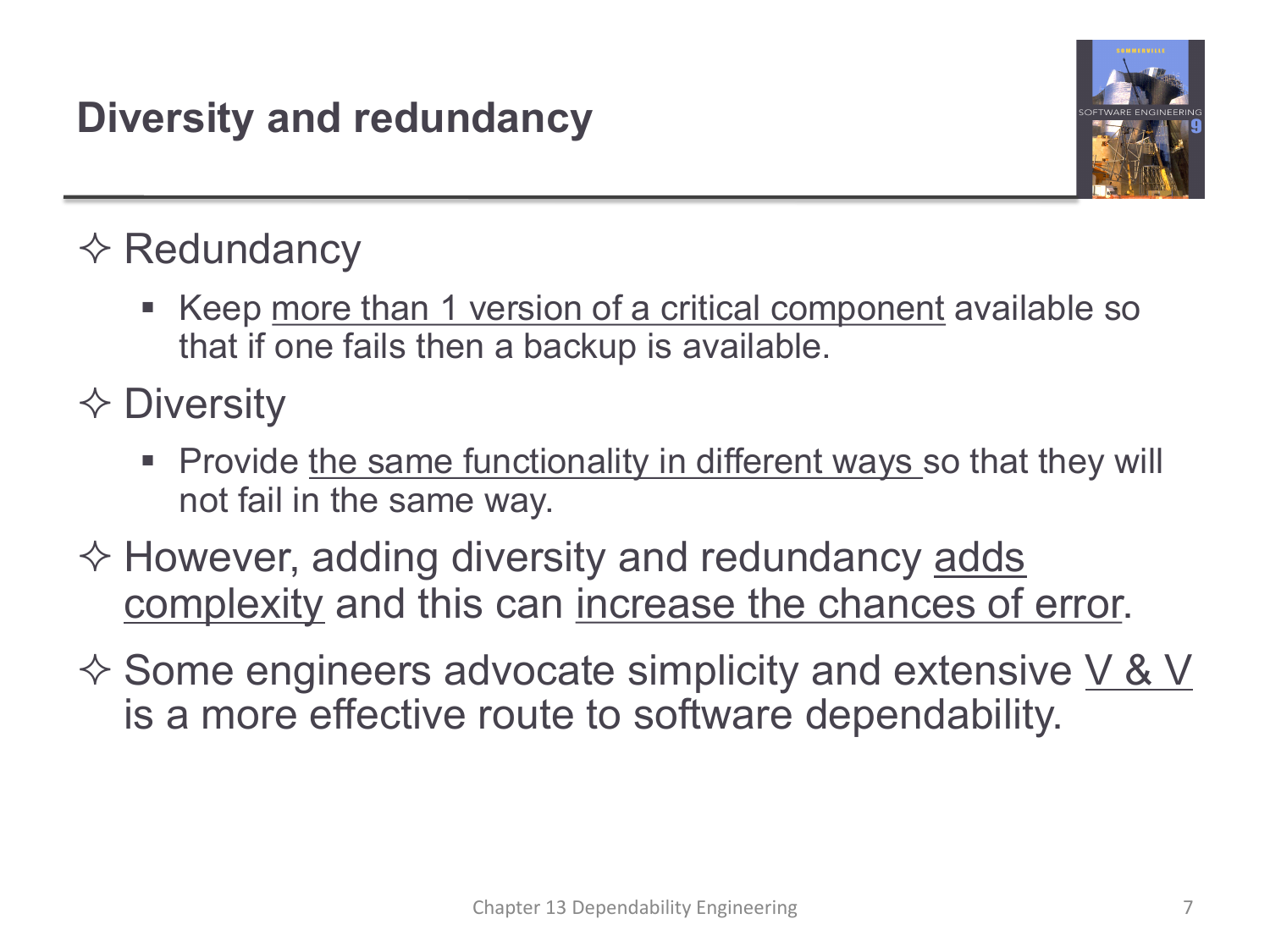

- $\Diamond$  Redundancy. Where availability is critical (e.g. in ecommerce systems), companies normally keep backup servers and switch to these automatically if failure occurs.
- $\Diamond$  Diversity. To provide resilience against external attacks, different servers may be implemented using different operating systems (e.g. Windows and Linux)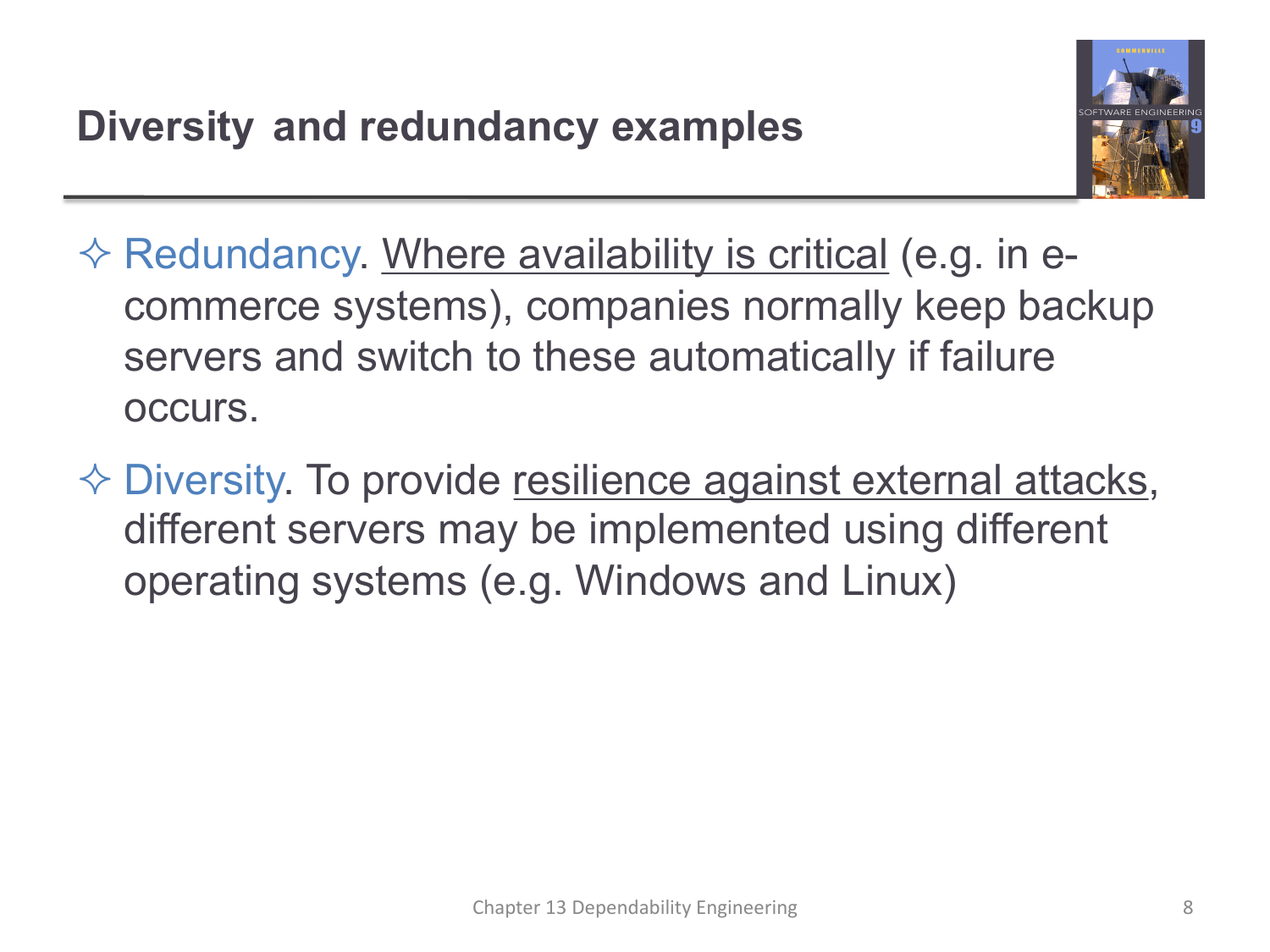

- $\diamond$  Process activities, such as validation, should not depend on a single approach, such as testing, to validate the system
- $\diamondsuit$  Rather, multiple different process activities the complement each other and allow for cross-checking help to avoid process errors, which may lead to errors in the software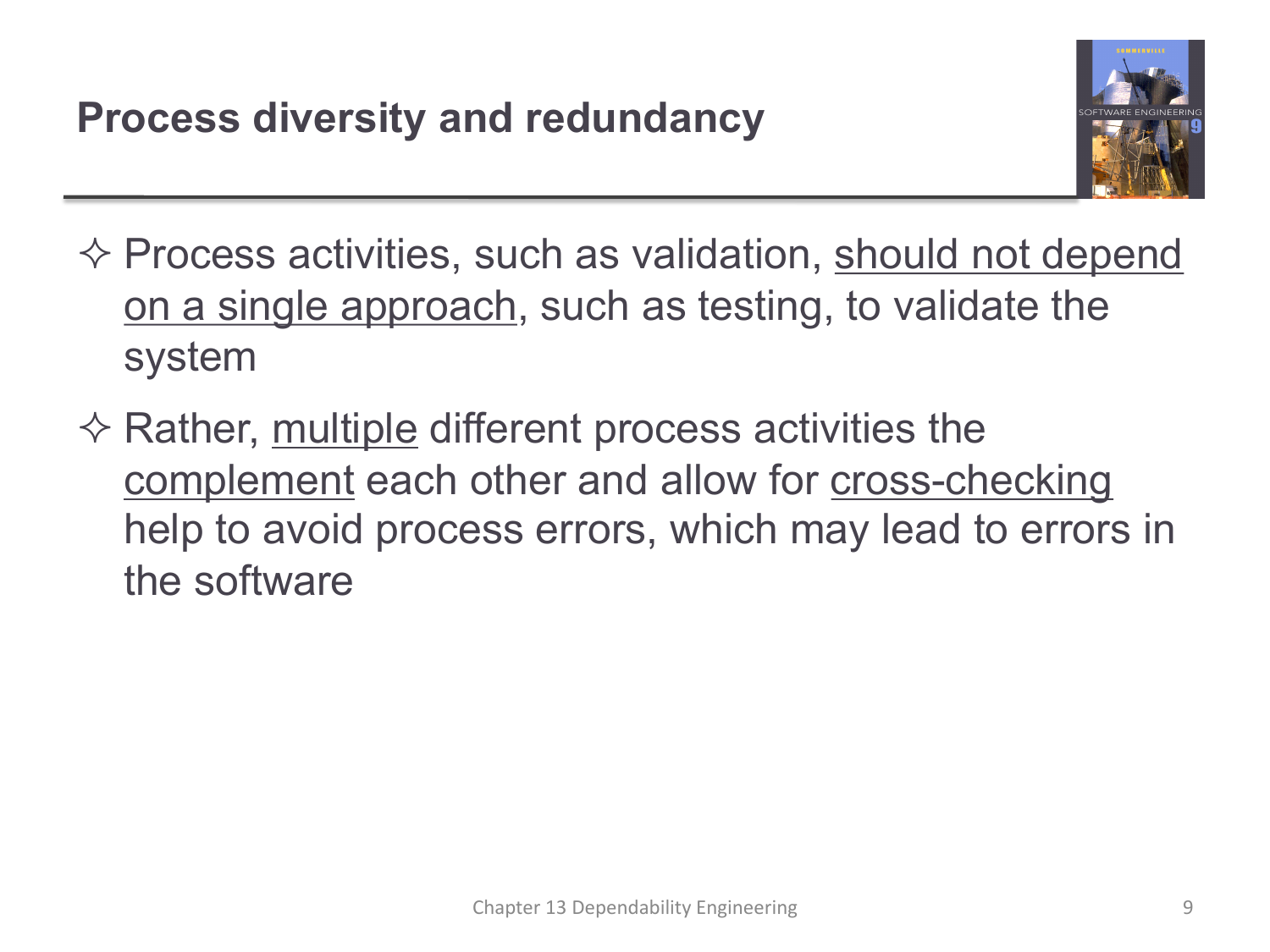

- $\Diamond$  To ensure a minimal number of software faults, it is important to have a well-defined, repeatable software process.
- $\diamondsuit$  A well-defined repeatable process is one that does not depend entirely on individual skills; rather can be enacted by **different** people.
- $\Diamond$  For fault detection, it is clear that the process activities should include significant effort devoted to verification and validation.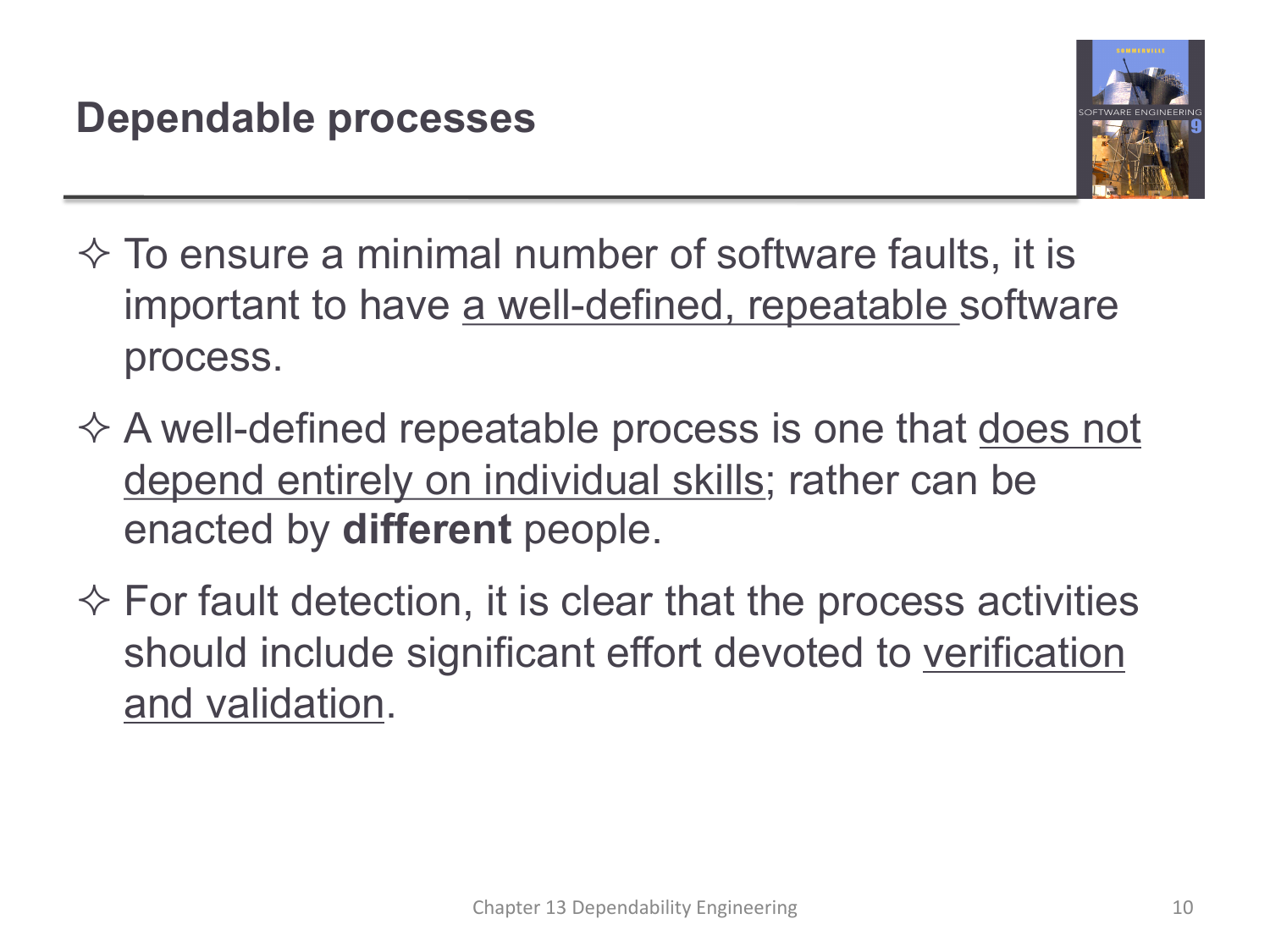#### **Attributes of dependable processes**



| <b>Process characteristic</b> | <b>Description</b>                                                                                                                                                                             |
|-------------------------------|------------------------------------------------------------------------------------------------------------------------------------------------------------------------------------------------|
| Documentable                  | The process should have a defined process model that sets<br>out the activities in the process and the documentation that is<br>to be produced during these activities.                        |
| Standardized                  | A comprehensive set of software development standards<br>covering software production and documentation should be<br>available.                                                                |
| Auditable                     | The process should be understandable by people apart from<br>process participants, who can check that process standards<br>are being followed and make suggestions for process<br>improvement. |
| <b>Diverse</b>                | process should include redundant and<br>diverse<br><b>The</b><br>verification and validation activities.                                                                                       |
| Robust                        | The process should be able to recover from failures of<br>individual process activities.                                                                                                       |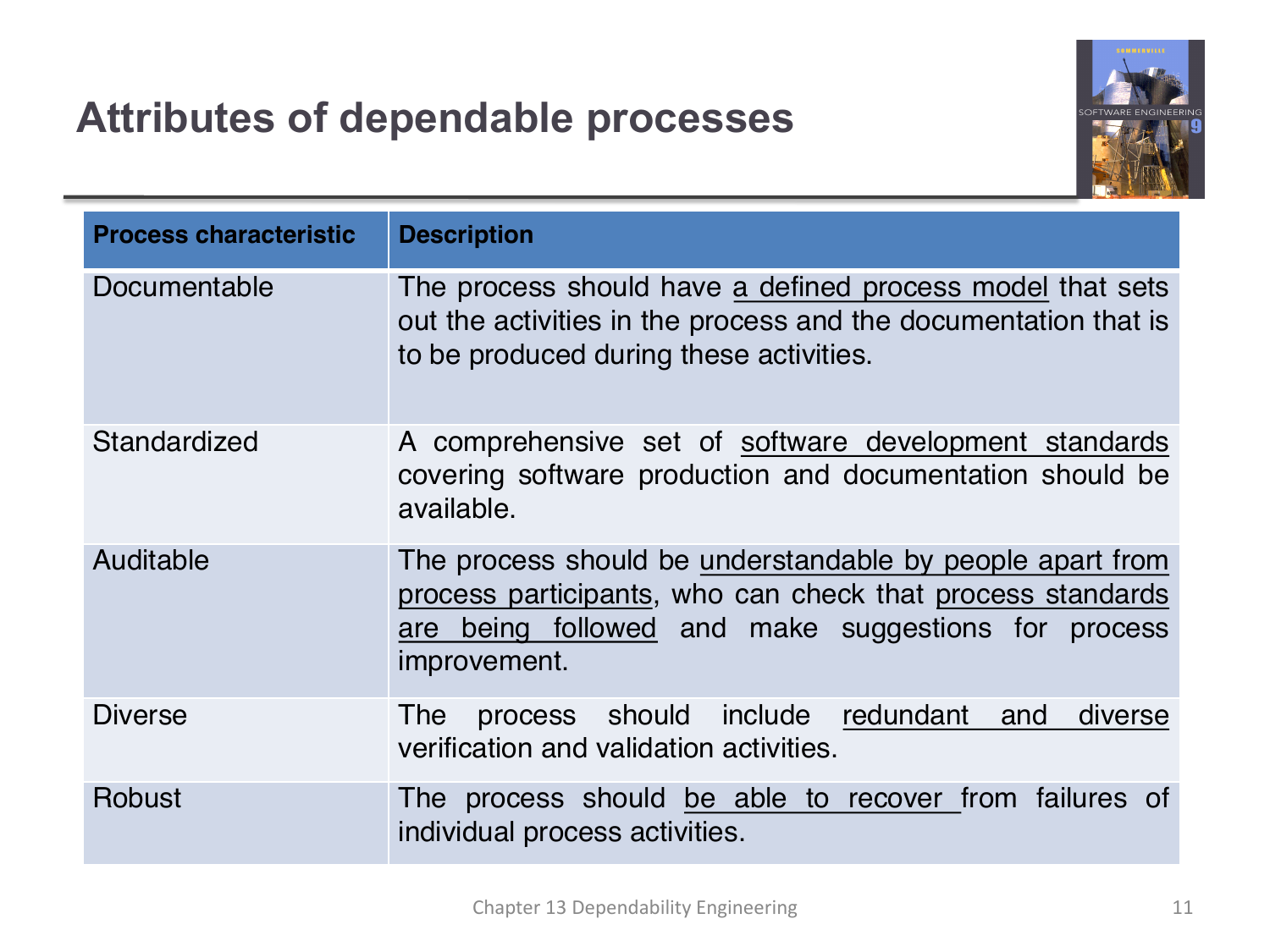## **Validation activities**



- $\diamond$  Requirements reviews.
- $\diamondsuit$  Requirements management.
- $\diamond$  Formal specification.
- $\diamond$  System modelling
- $\diamondsuit$  Design and code inspection.
- $\diamond$  Static analysis.
- $\diamond$  Test planning and management.
- $\diamond$  Change management, discussed in Chapter 25, is also essential.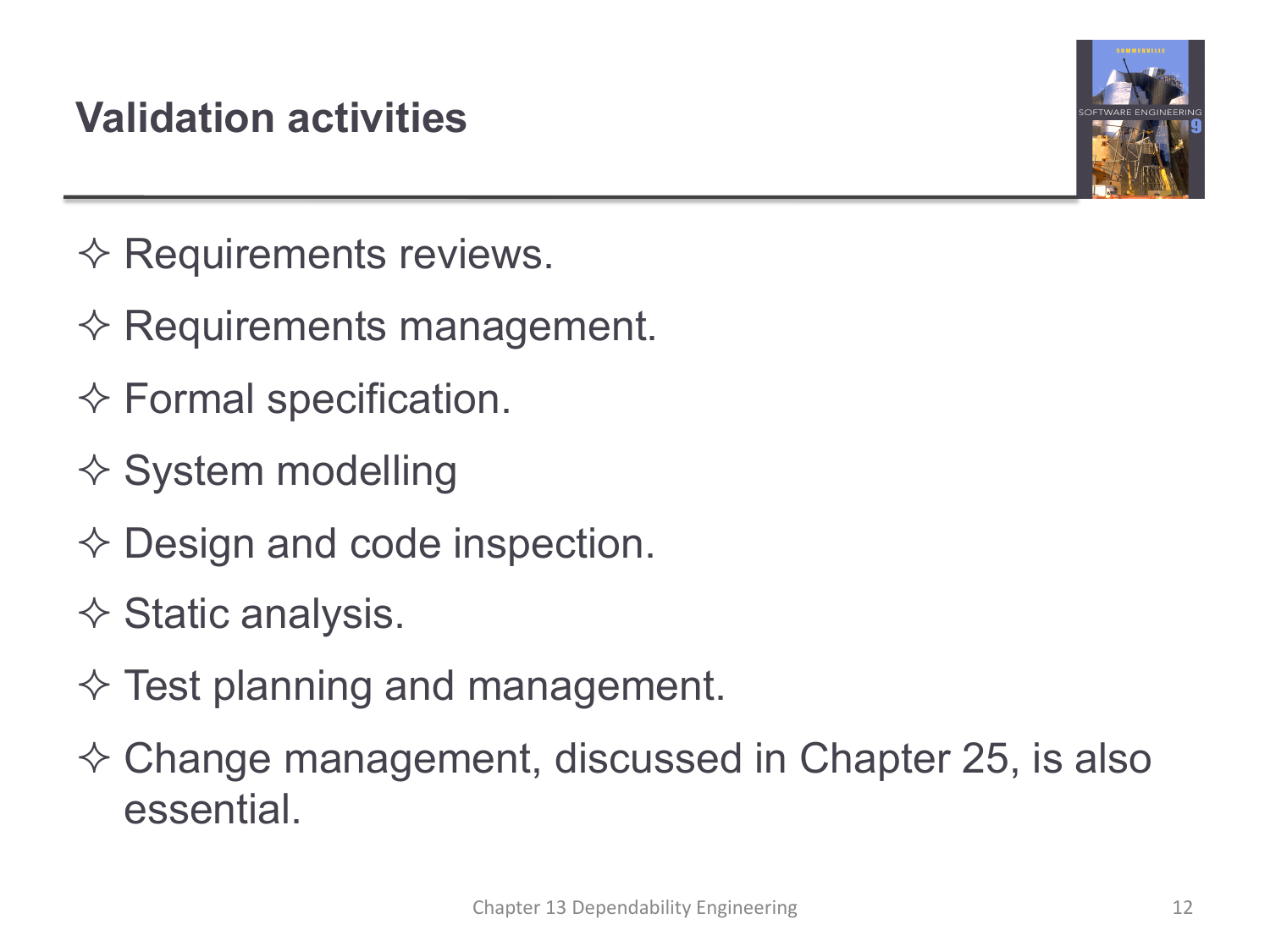

- $\diamond$  In critical situations, software systems must be fault tolerant.
- $\diamondsuit$  Fault tolerance is required where there are high availability requirements or where system failure costs are very high.
- $\diamondsuit$  Fault tolerance means that the system can continue in operation in spite of software failure.
- $\diamond$  Even if the system has been proved to conform to its specification, it must also be fault tolerant as there may be specification errors or the validation may be incorrect.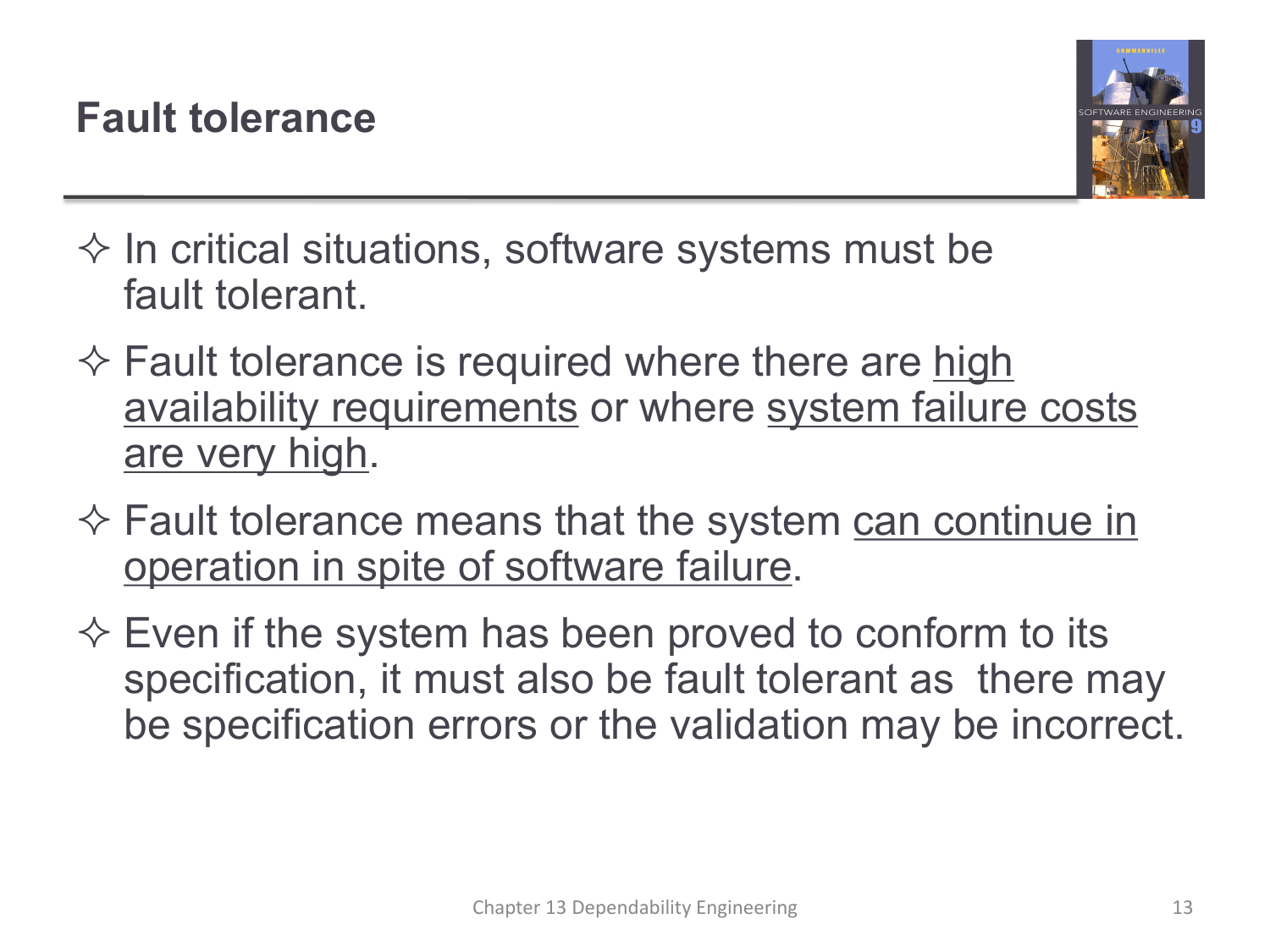

- $\diamond$  Dependable systems architectures are used in situations where fault tolerance is essential. These architectures are generally all based on redundancy and diversity.
- $\diamondsuit$  Examples of situations where dependable architectures are used:
	- § Flight control systems, where system failure could threaten the safety of passengers
	- Reactor systems where failure of a control system could lead to a chemical or nuclear emergency
	- Telecommunication systems, where there is a need for 24/7 availability.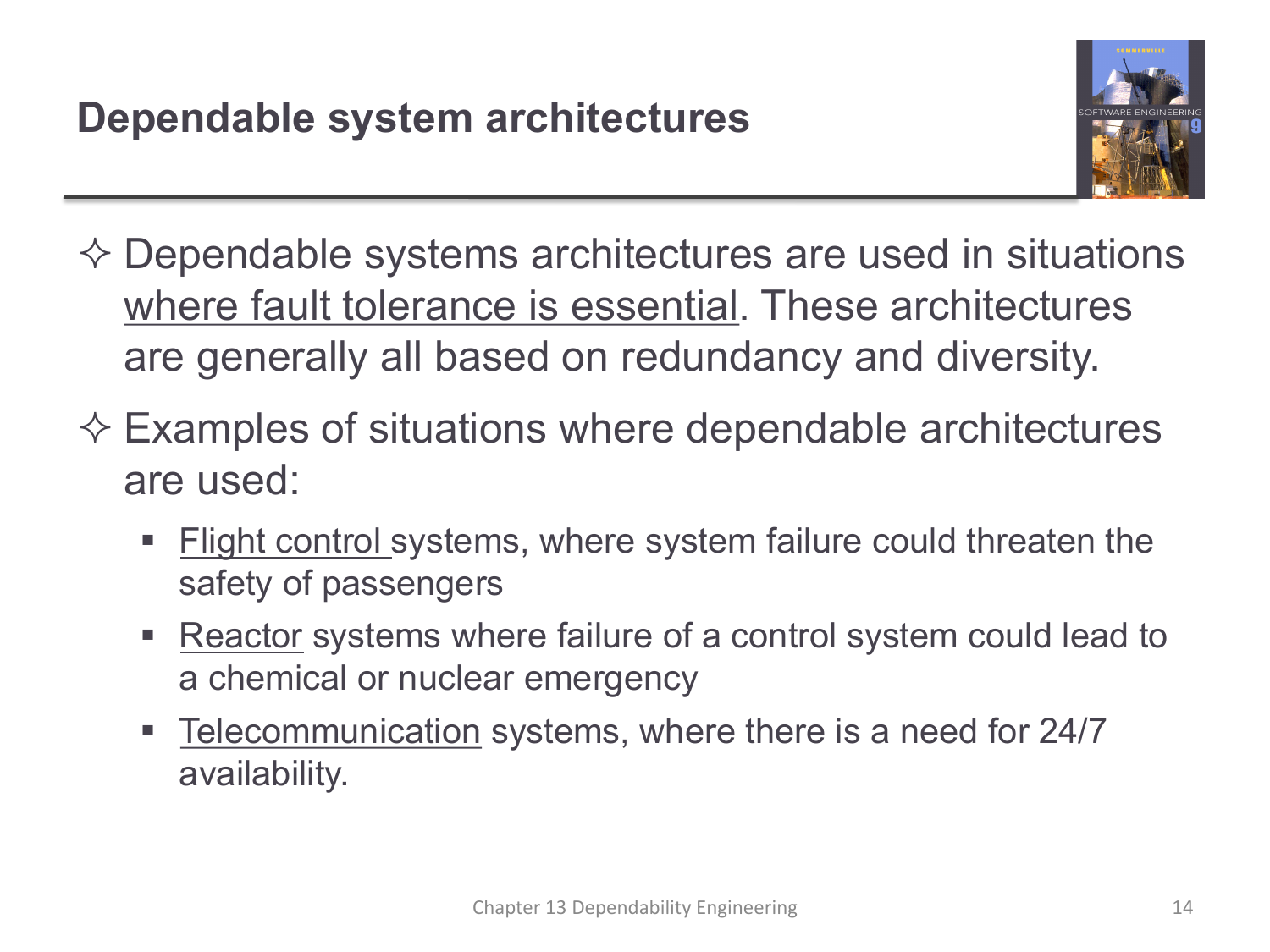## **Protection systems**

- $\Diamond$  A specialized system that is associated with some other control system, which can take emergency action if a failure occurs.
	- § System to stop a train if it passes a red light
	- System to shut down a reactor if temperature/pressure are too high
- $\diamond$  Protection systems independently monitor the controlled system and the environment.
- $\diamond$  If a problem is detected, it issues commands to take emergency action to shut down the system and avoid a catastrophe.



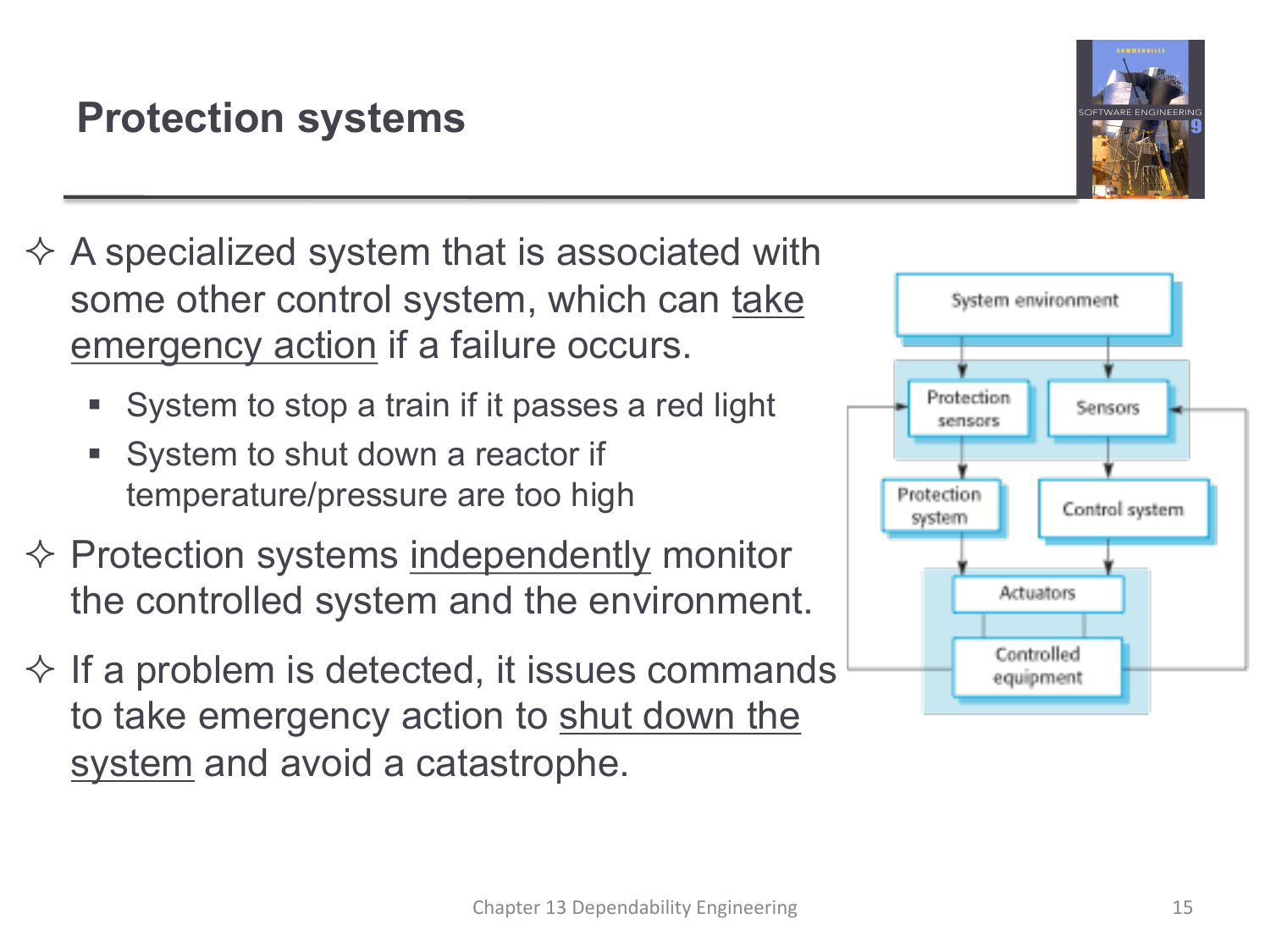

- $\diamond$  Protection systems are redundant because they include monitoring and control capabilities that replicate those in the control software.
- $\diamond$  Protection systems should be diverse and use different technology from the control software.
- $\Diamond$  They are simpler than the control system so more effort can be expended in validation and dependability assurance.
- $\diamond$  Aim is to ensure that there is a low probability of failure on demand for the protection system.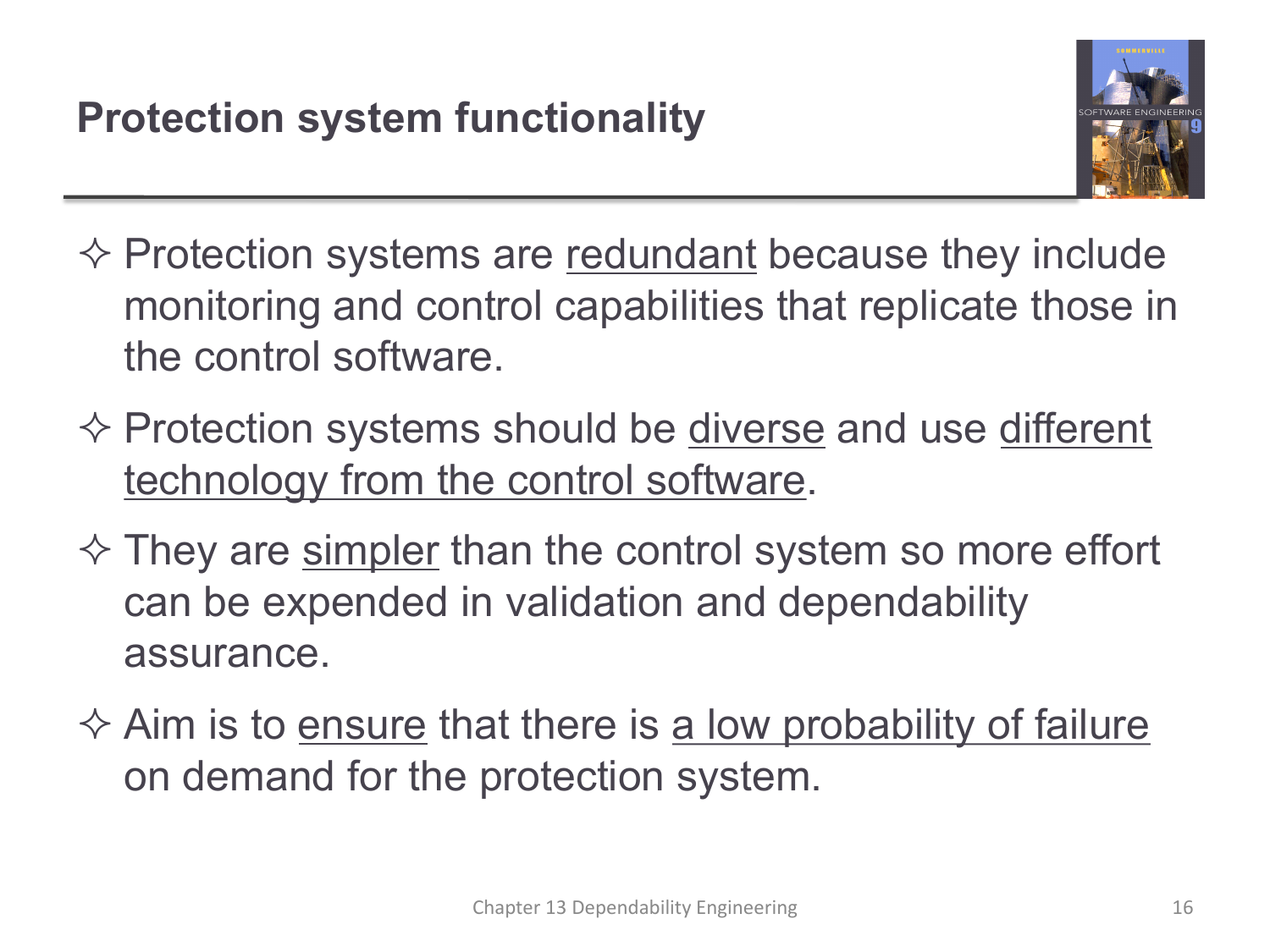

- $\Diamond$  Multi-channel architectures where the system monitors its own operations and takes action if inconsistencies are detected.
- $\Diamond$  The same computation is carried out on each channel and the results are compared. If the results are identical and are produced at the same time, then it is assumed that the system is operating correctly.
- $\Diamond$  If the results are different, then a failure is assumed and a failure exception is raised.

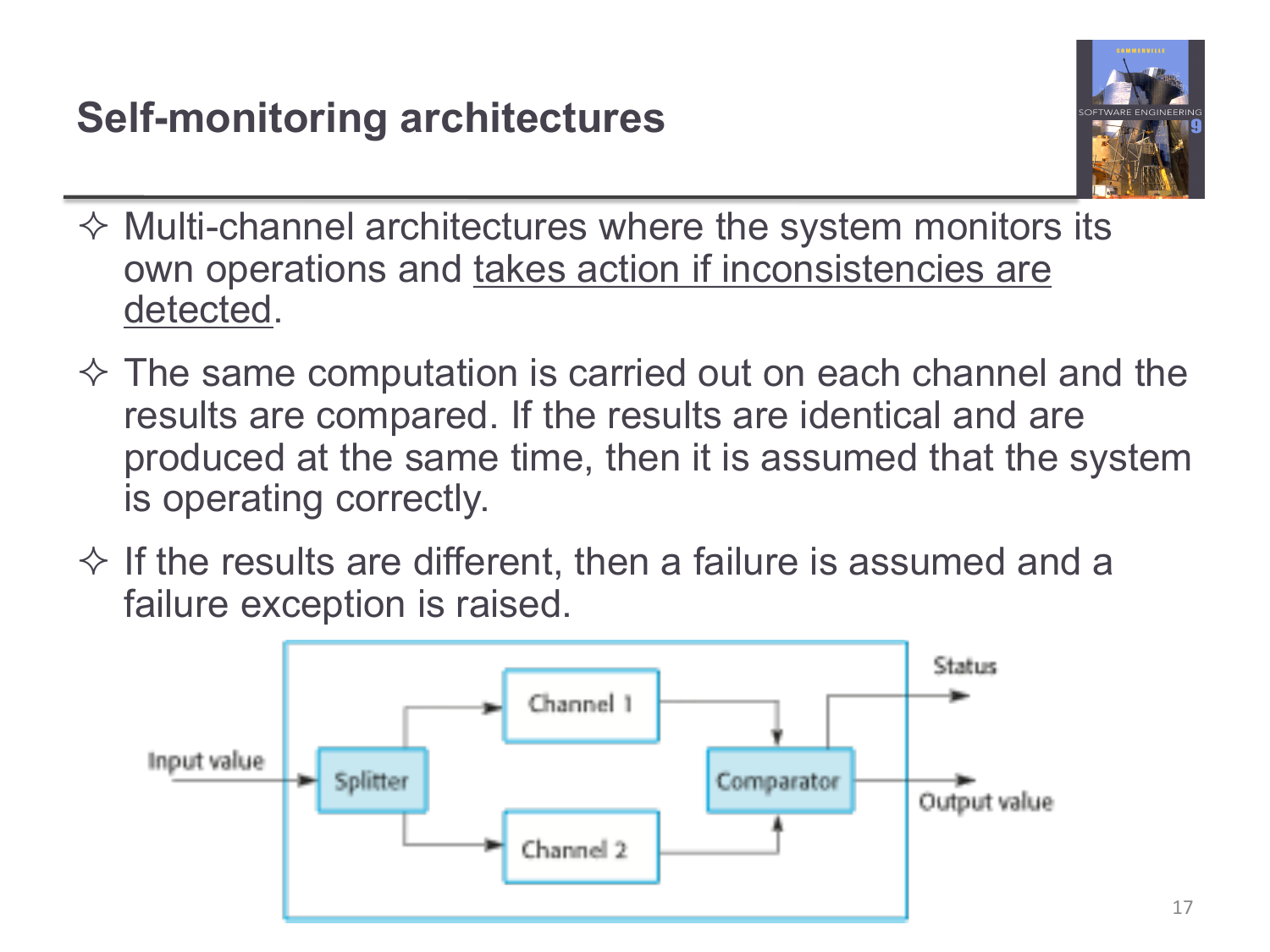

- $\diamondsuit$  Hardware in each channel has to be diverse so that common mode hardware failure will not lead to each channel producing the same results.
- $\diamondsuit$  Software in each channel must also be diverse, otherwise the same software error would affect each channel.
- $\diamond$  If high-availability is required, you may use several selfchecking systems in parallel.
	- This is the approach used in the Airbus family of aircraft for their flight control systems.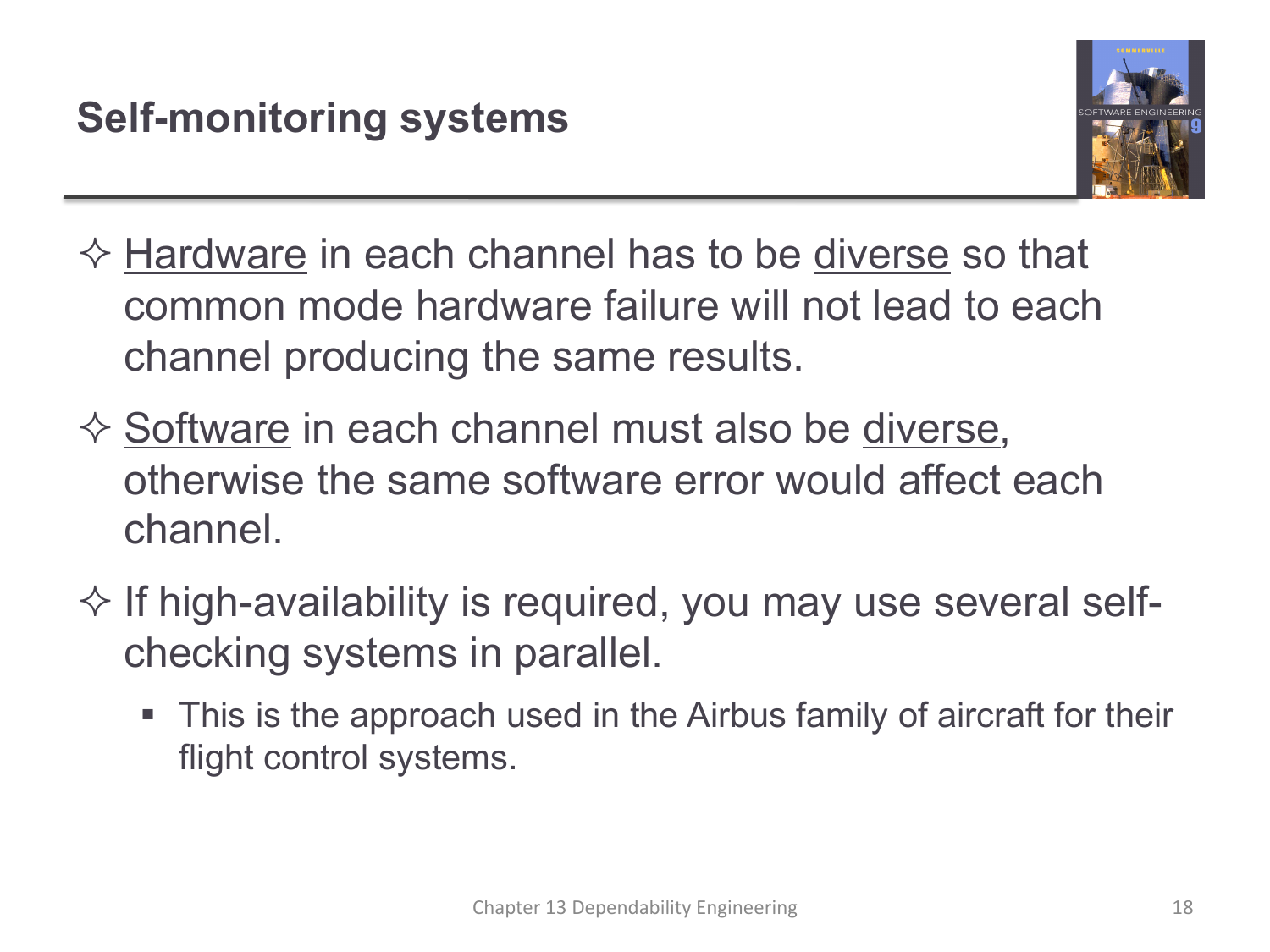# **Airbus flight control system architecture**

Input value





- $\div$  The Airbus FCS has 5 separate computers, any one of which can run the control software.
- $\Diamond$  Extensive use has been made of diversity
	- Primary systems use a different processor from the secondary systems.
	- **•** Primary and secondary systems use chipsets from different manufacturers.
	- Software in secondary systems is less complex than in primary system – provides only critical functionality.
	- Software in each channel is developed in different programming languages by different teams.
	- Different programming languages used in primary and secondary systems.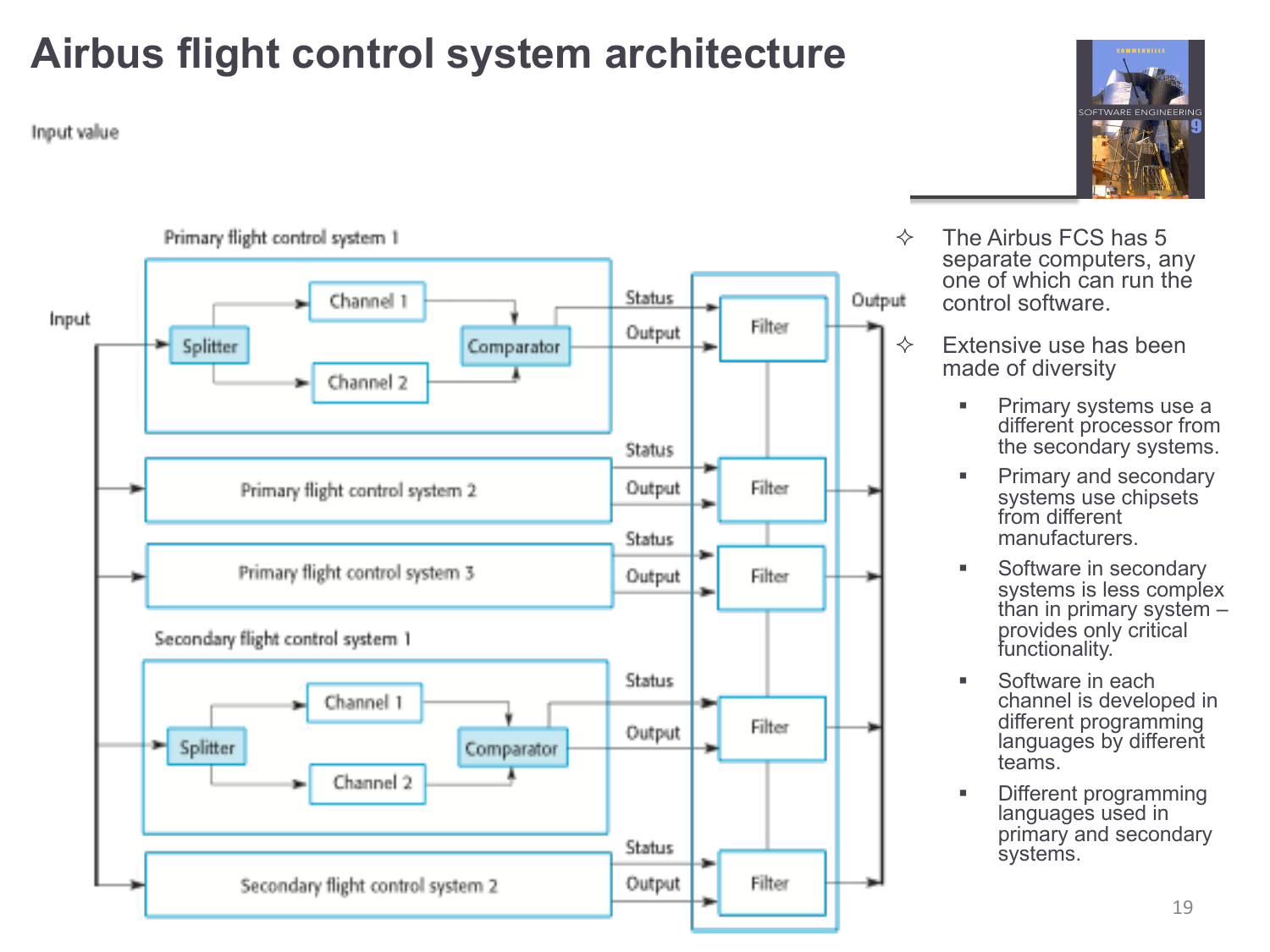

- $\Diamond$  Multiple versions of a software system carry out computations at the same time. There should be an odd number of computers involved, typically 3.
- $\Diamond$  The results are compared using a voting system and the majority result is taken to be the correct result.
- $\Diamond$  Approach derived from the notion of triple-modular redundancy, as used in hardware systems.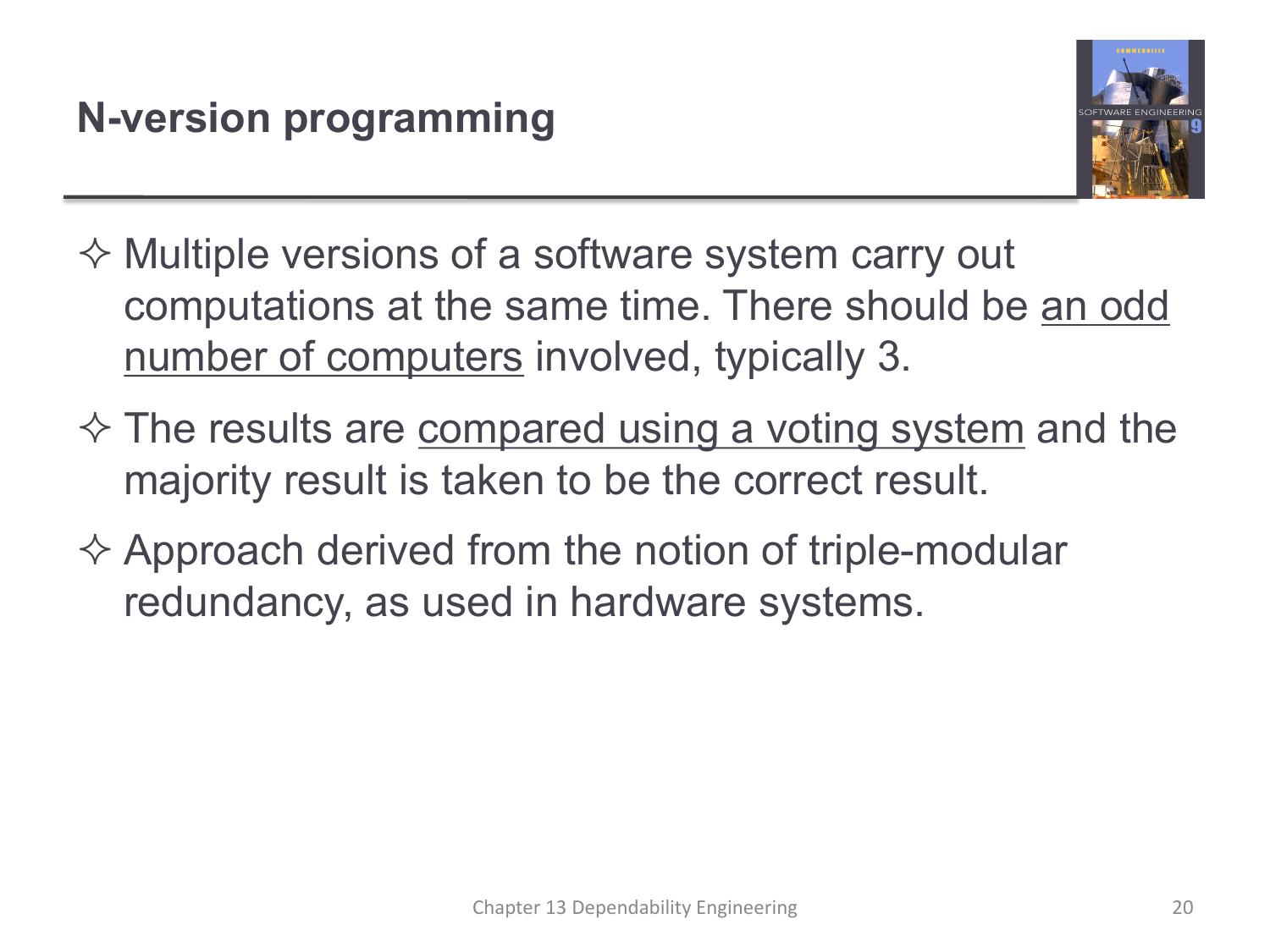

 $\Diamond$  Depends on triple-modular redundancy (TMR).

- $\Diamond$  There are three replicated identical components that receive the same input and whose outputs are compared.
- $\Diamond$  If one output is different, it is ignored and component failure is assumed.
- $\Diamond$  Based on most faults resulting from component failures rather than design faults and a low probability of simultaneous component failure.

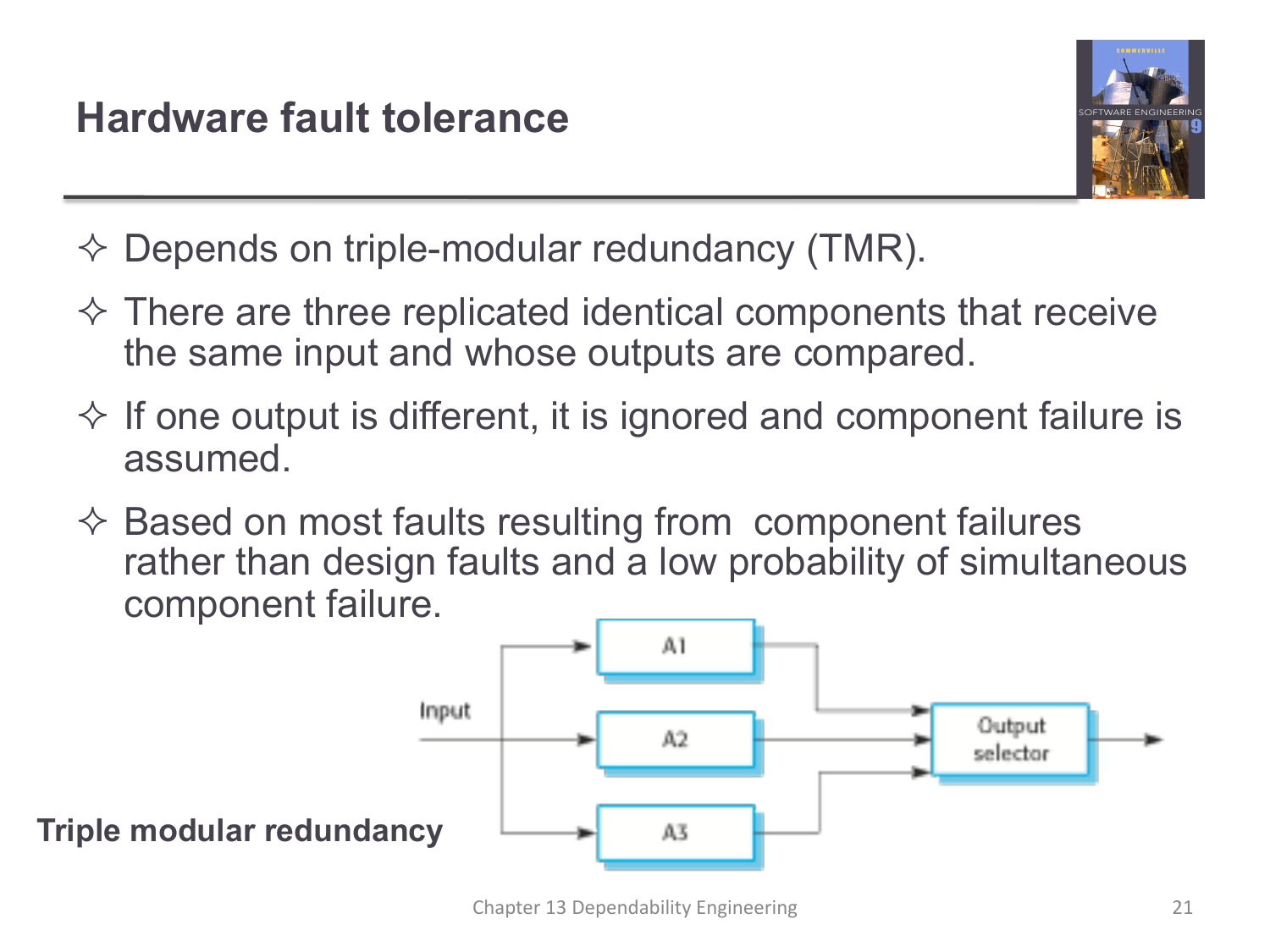

- $\Diamond$  The different system versions are designed and implemented by different teams. It is assumed that there is a low probability that they will make the same mistakes. The algorithms used should but may not be different.
- $\diamond$  There is some empirical evidence that teams commonly misinterpret specifications in the same way and chose the same algorithms in their systems.

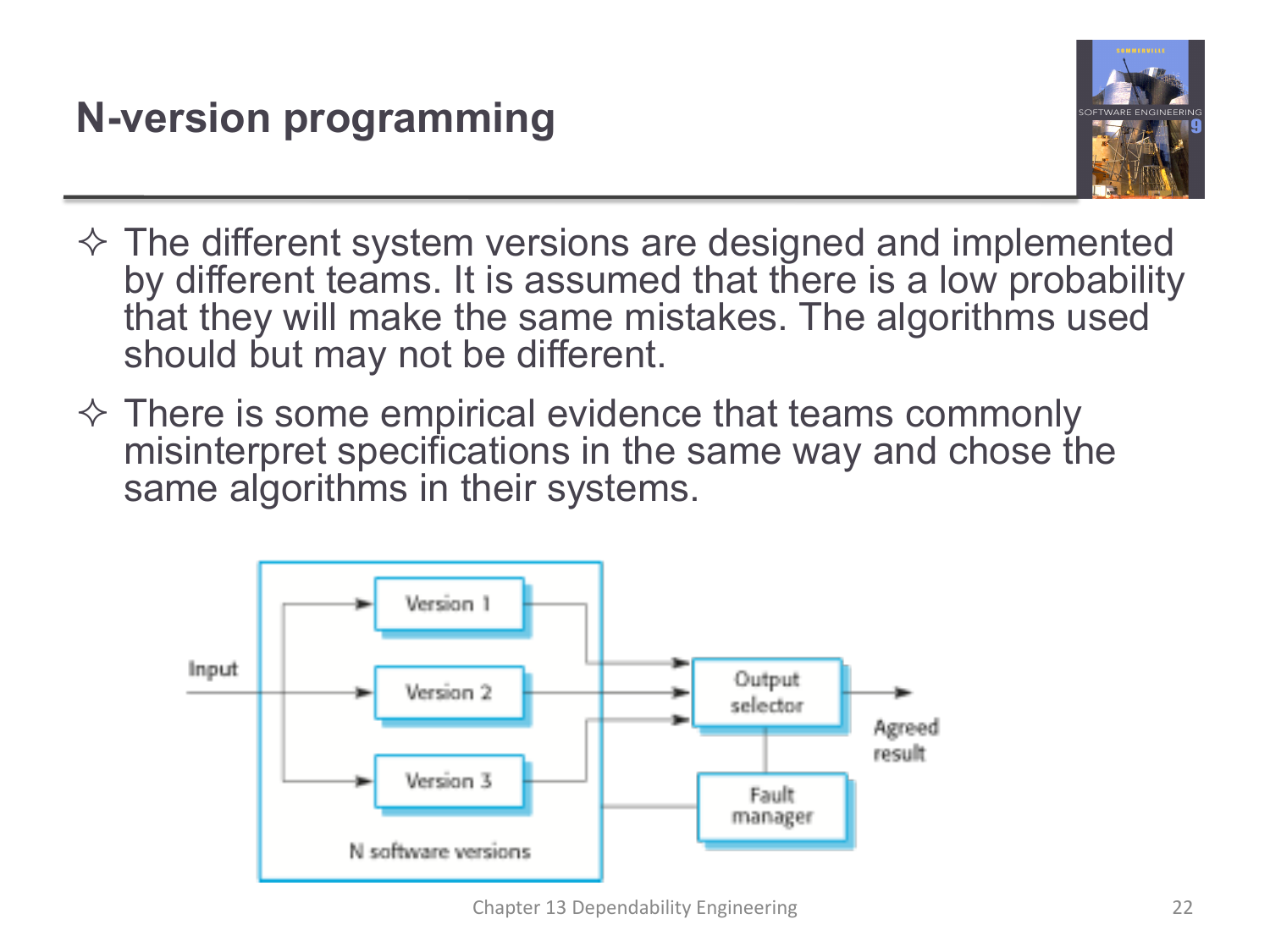

- $\Diamond$  Approaches to software fault tolerance depend on software diversity where it is assumed that different implementations of the same software specification will fail in different ways.
- $\Diamond$  It is assumed that implementations are (a) independent and (b) do not include common errors.
- $\diamondsuit$  Strategies to achieve diversity
	- Different programming languages
	- Different design methods and tools
	- Explicit specification of different algorithms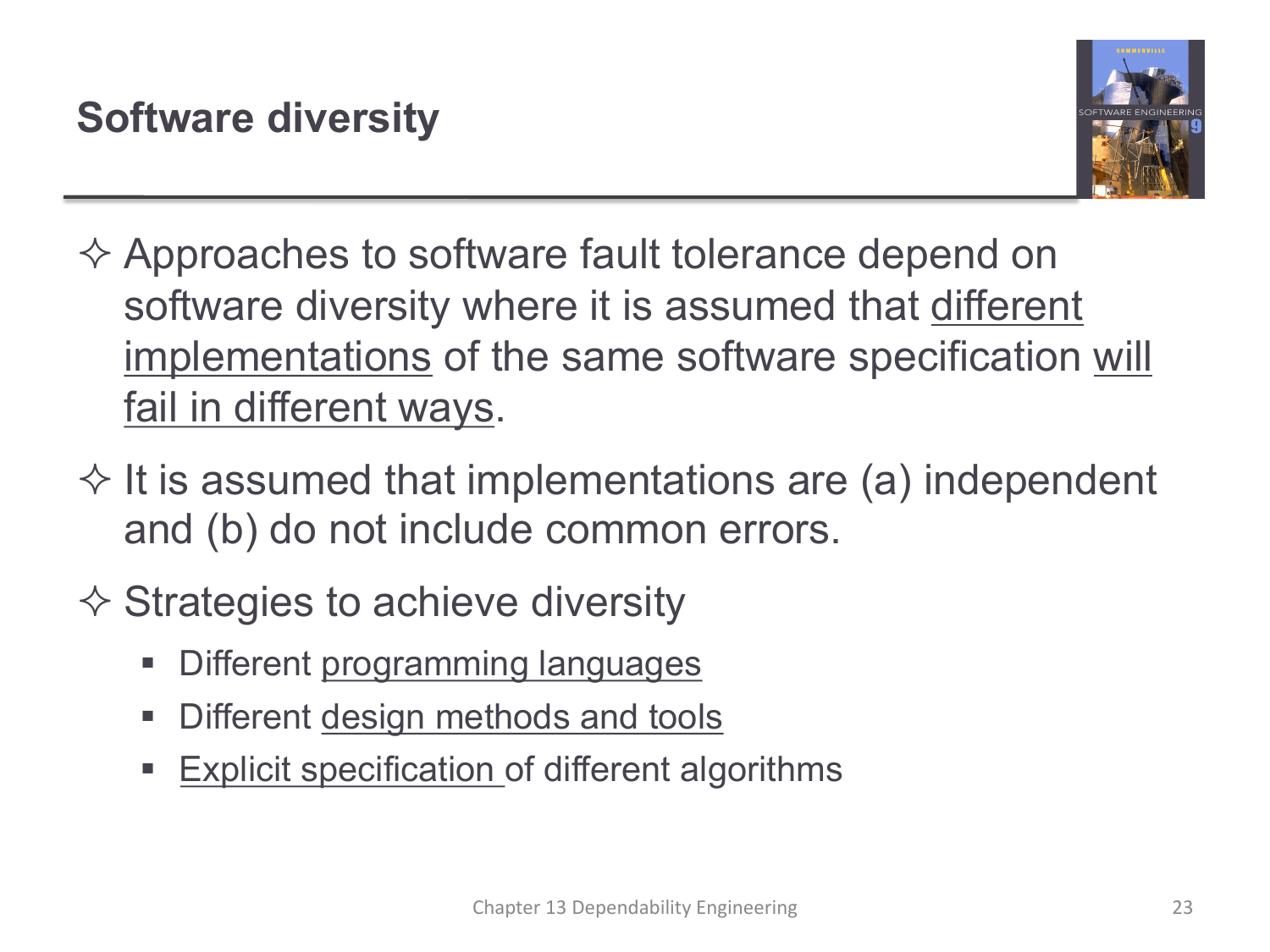

- $\Diamond$  Teams are not culturally diverse so they tend to tackle problems in the same way.
- $\Diamond$  Characteristic errors
	- Different teams make the same mistakes. Some parts of an implementation are more difficult than others so all teams tend to make mistakes in the same place;
	- § Specification errors; if there is an error in the specification then this is reflected in all implementations;
	- This can be addressed to some extent by using multiple specification representations.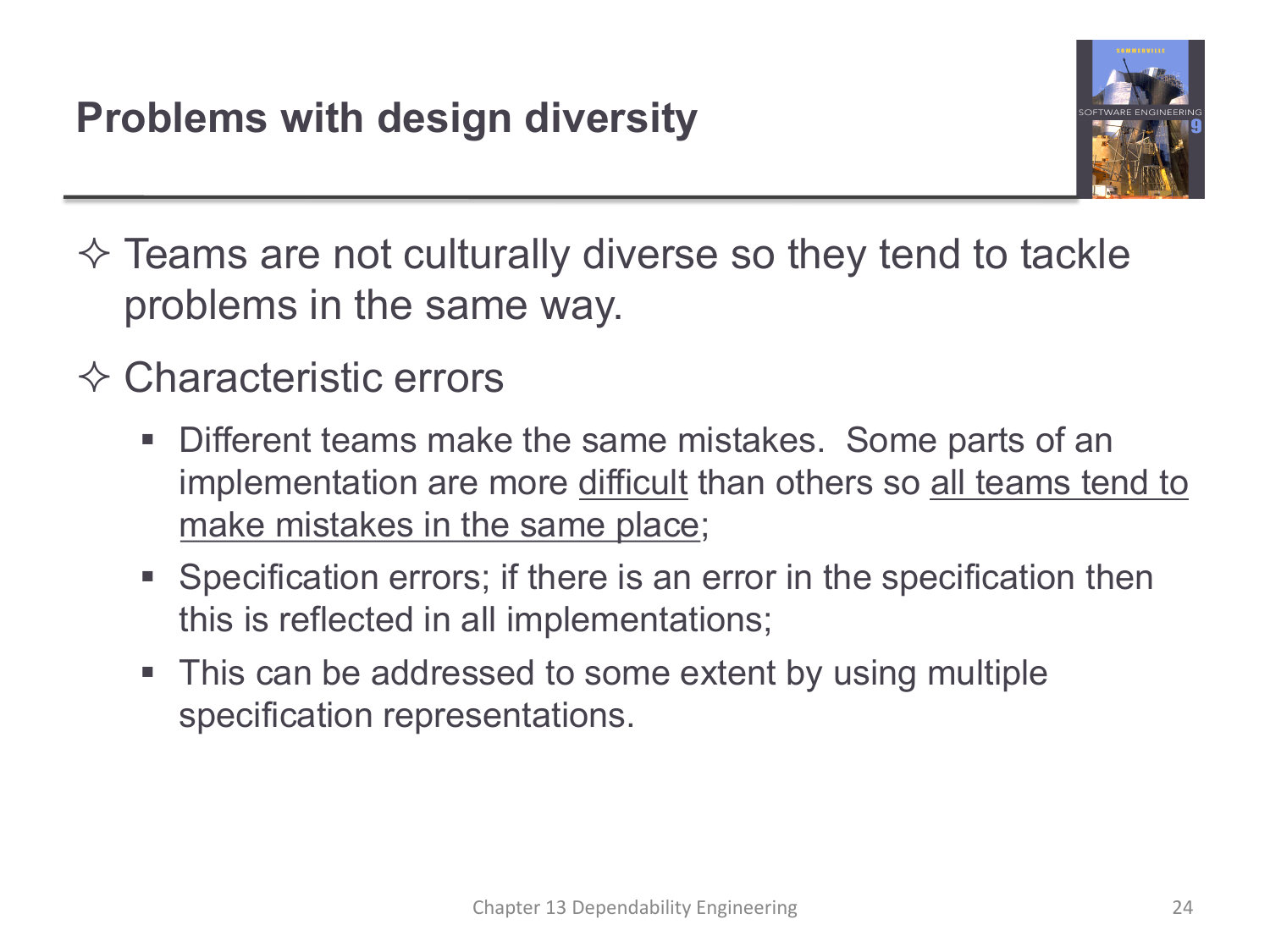

- $\diamondsuit$  Both approaches to software redundancy are susceptible to specification errors. If the specification is incorrect, the system could fail
- $\Diamond$  This is also a problem with hardware but software specifications are usually more complex than hardware specifications and harder to validate.
- $\diamond$  This has been addressed in some cases by developing **separate software specifications** from the same user specification.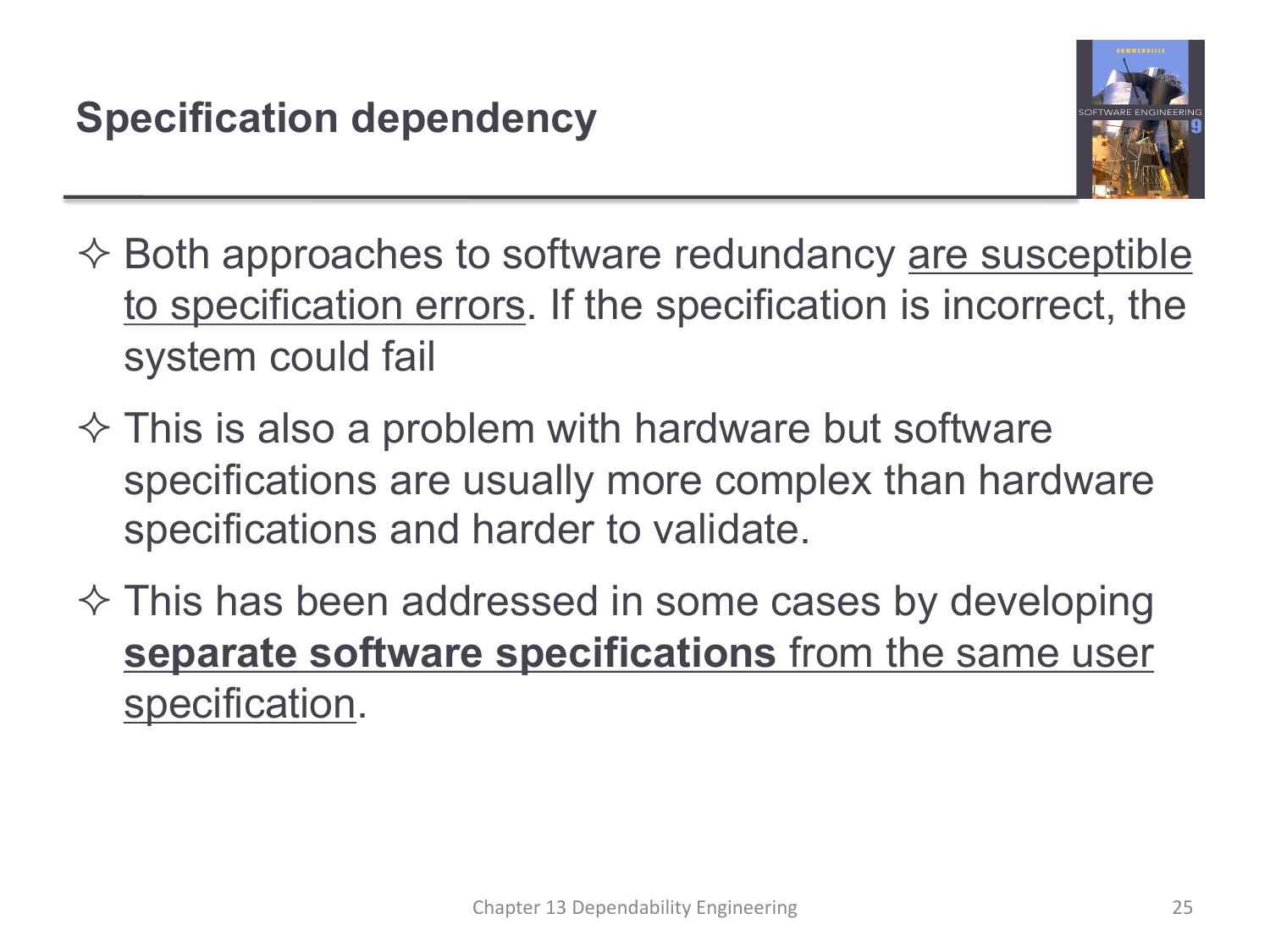

- $\Diamond$  In principle, if diversity and independence can be achieved, multi-version programming leads to very significant improvements in reliability and availability.
- $\diamond$  In practice, observed improvements are much less significant but the approach seems leads to reliability improvements of between 5 and 9 times.
- $\diamond$  The key question is whether or not such improvements are worth the considerable extra development costs for multi-version programming.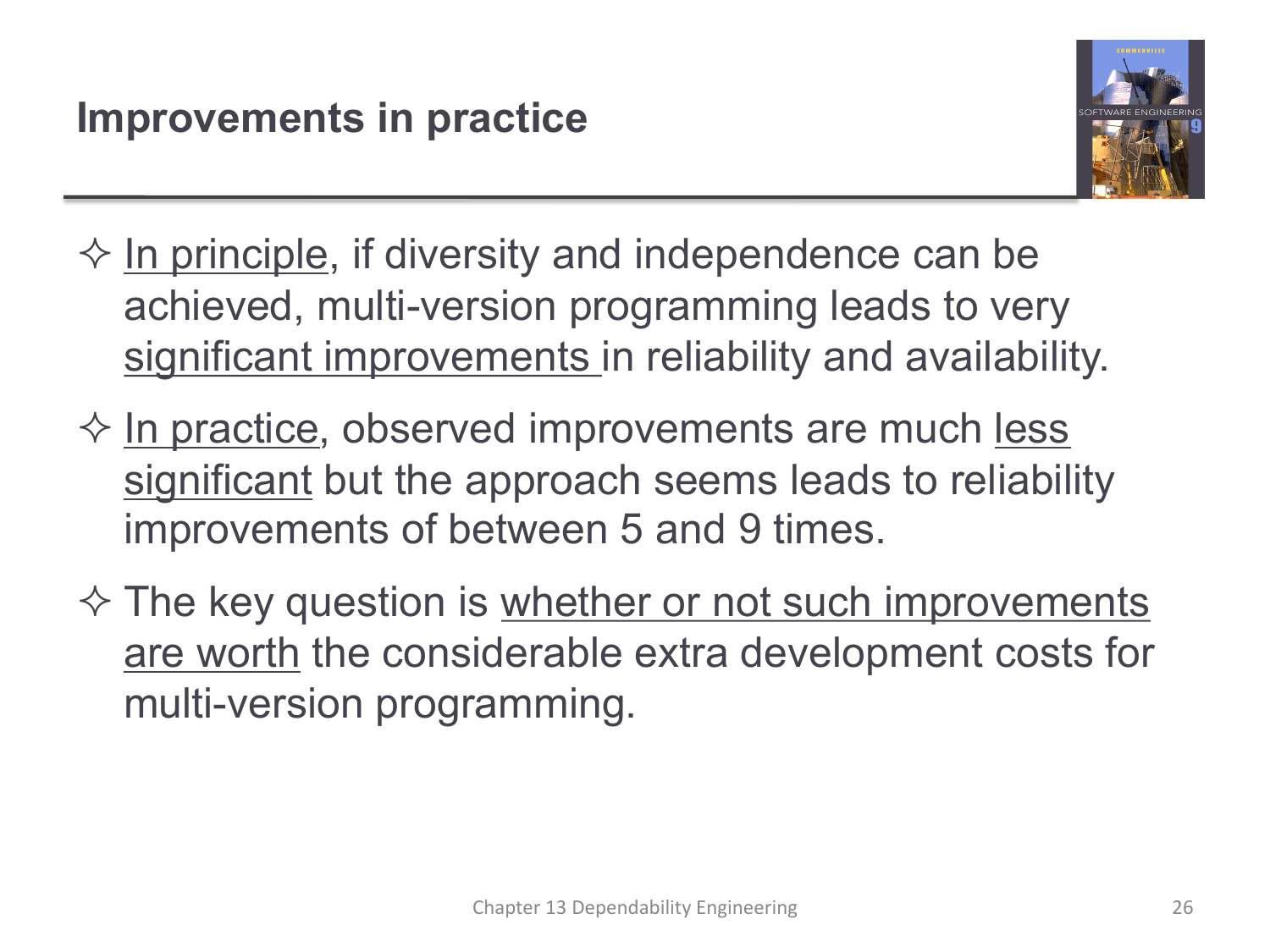

 $\diamondsuit$  Good programming practices can be adopted that help reduce the incidence of program faults.

**Dependable programming guidelines**

- **1. Limit the visibility of information in a program**
- **2. Check all inputs for validity**
- **3. Provide a handler for all exceptions**
- **4. Minimize the use of error-prone constructs**
- **5. Provide restart capabilities**
- **6. Check array bounds**
- **7. Include timeouts when calling external components**
- **8. Name all constants that represent real-world values**

**Good practice guidelines for dependable programming**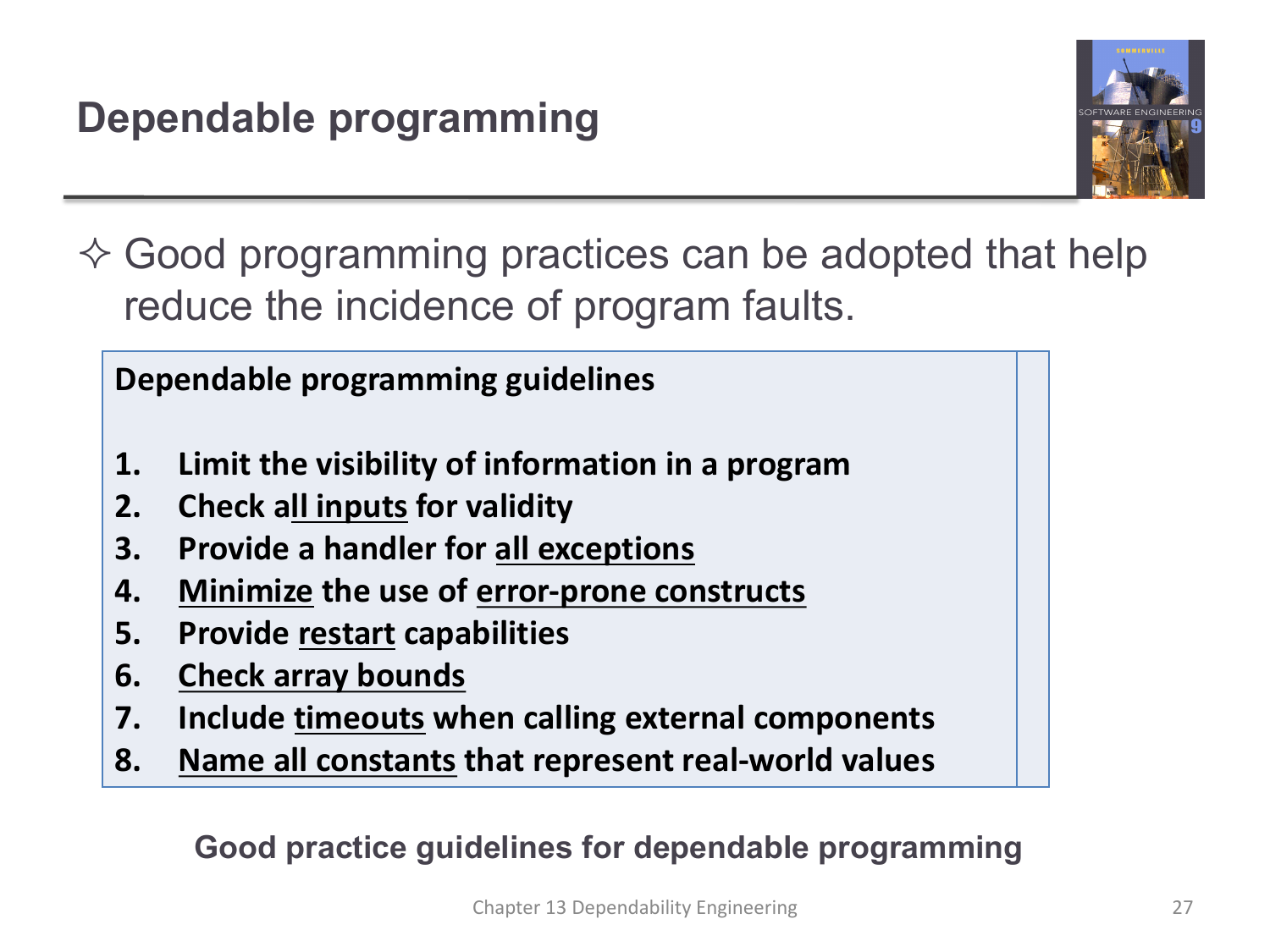

- $\diamond$  Program components should only be allowed access to data that they need for their implementation.
- $\Diamond$  This means that <u>accidental corruption</u> of parts of the program state by these components is impossible.
- $\Diamond$  You can control visibility by using abstract data types where the data representation is private and you only allow access to the data through predefined operations such as get () and put ().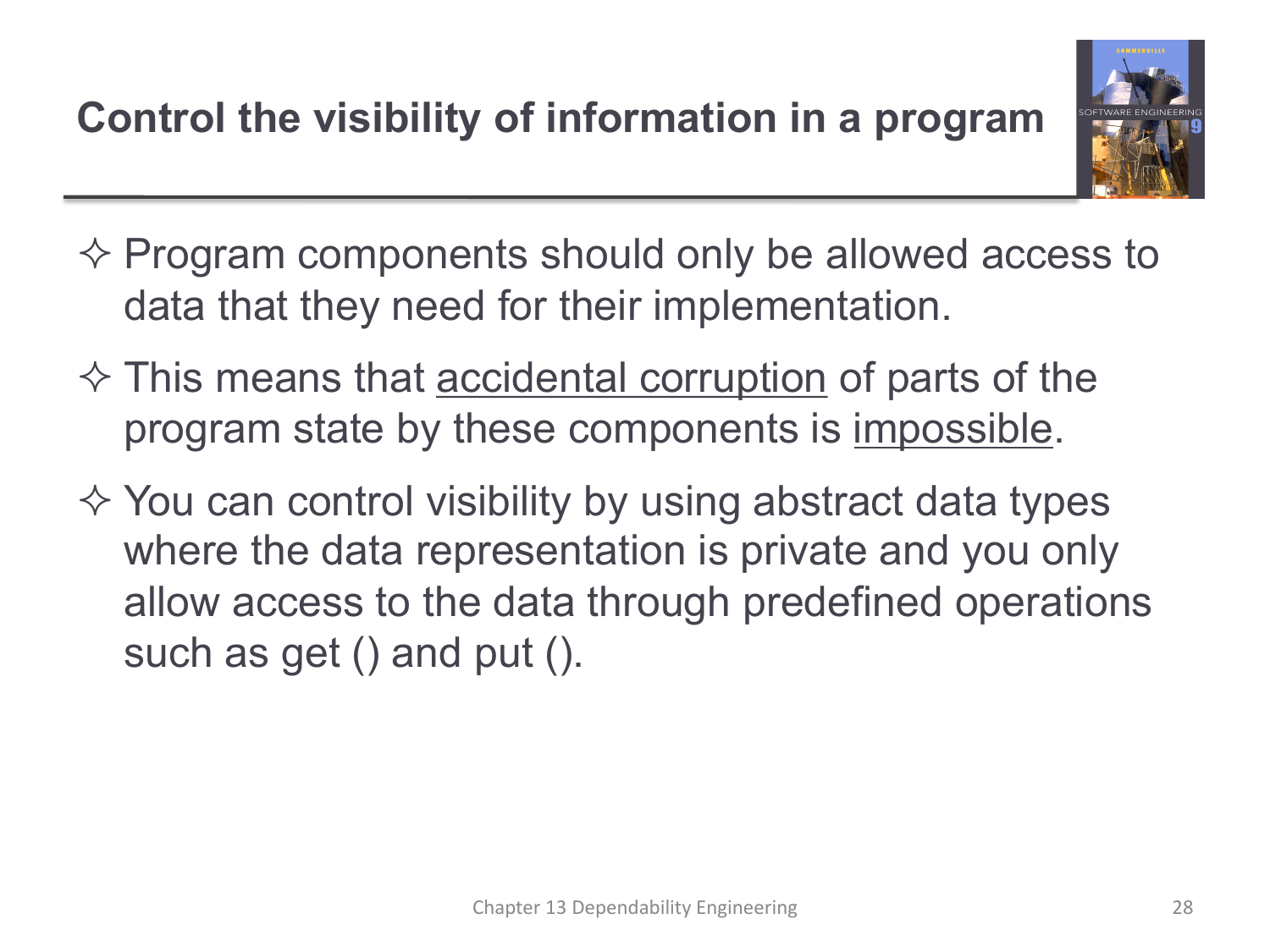

 $\Diamond$  All program take inputs from their environment and make assumptions about these inputs.

- $\diamond$  However, program specifications rarely define what to do if an input is not consistent with these assumptions.
- $\diamondsuit$  Consequently, many programs behave unpredictably when presented with unusual inputs and, sometimes, these are threats to the security of the system.
- $\Diamond$  Consequently, you should always check inputs before processing against the assumptions made about these inputs.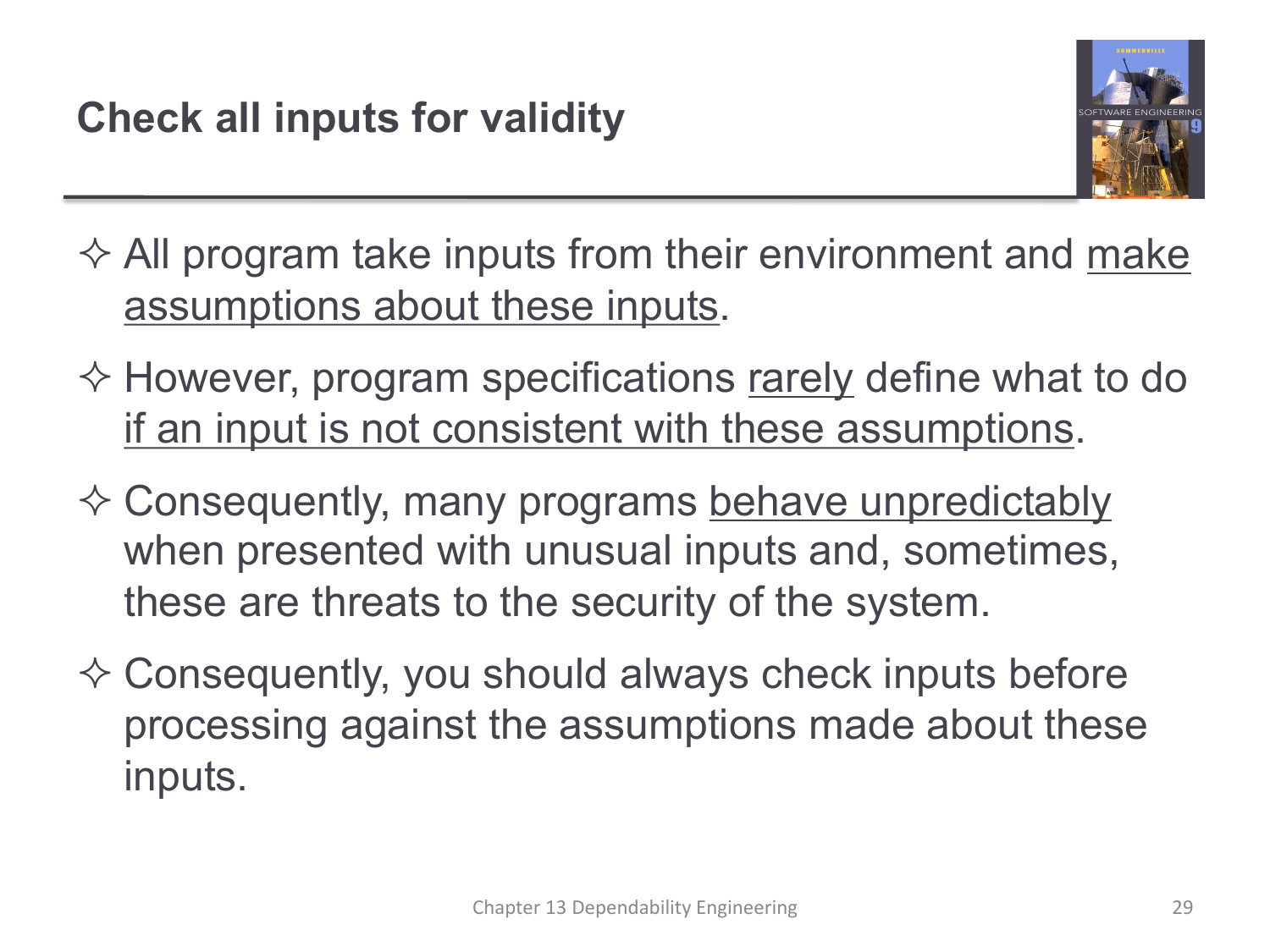

## $\diamond$  Range checks

Check that the input falls within a known range.

## $\Diamond$  Size checks

■ Check that the input does not exceed some maximum size e.g. 40 characters for a name.

#### $\diamondsuit$  Representation checks

§ Check that the input does not include characters that should not be part of its representation e.g. names do not include numerals.

#### $\diamondsuit$  Reasonableness checks

■ Use information about the input to check if it is reasonable rather than an extreme value.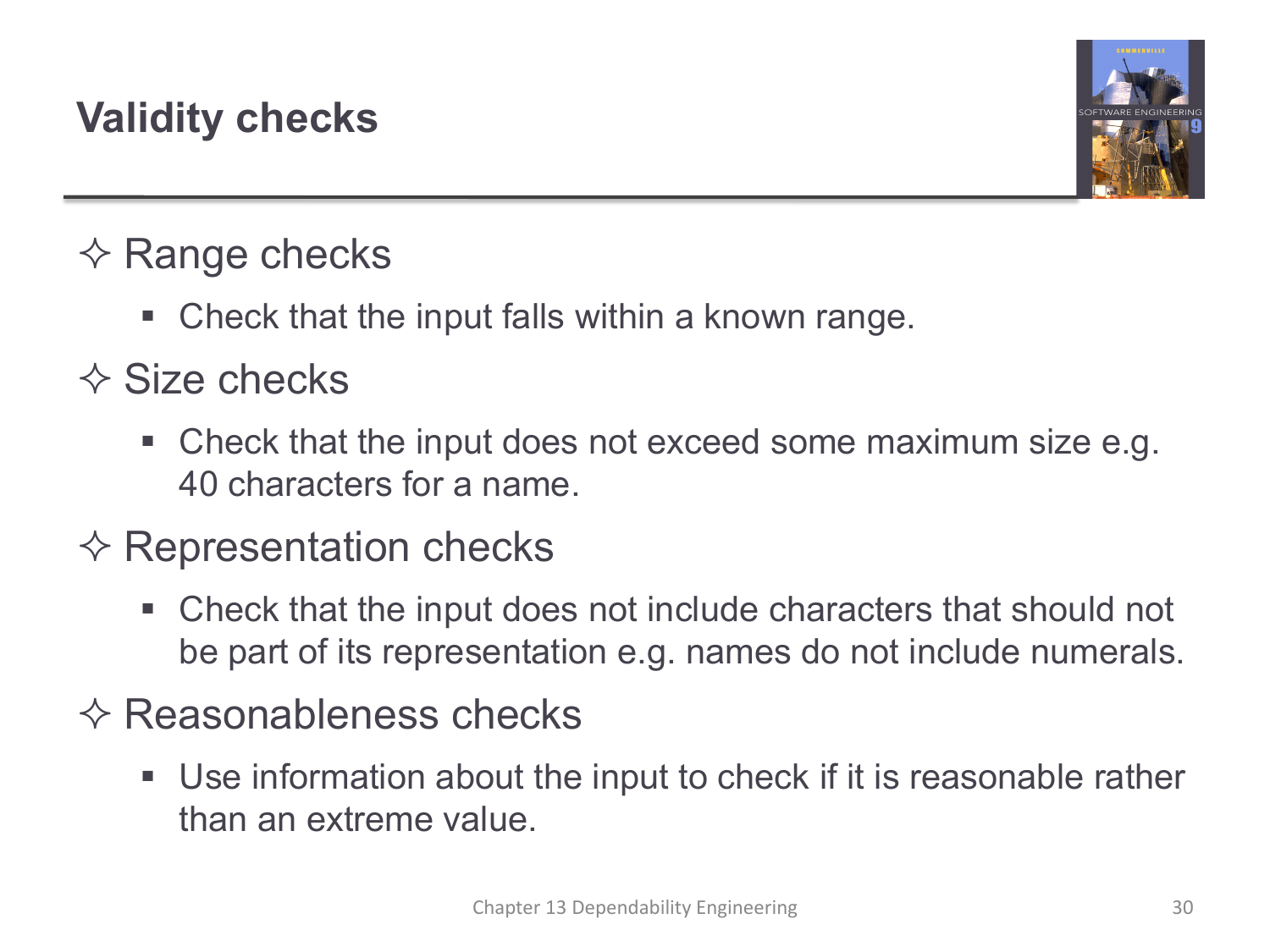#### **Provide a handler for all exceptions**

- $\Diamond$  A program exception is an error or some unexpected event such as a power failure.
- $\Diamond$  Exception handling constructs allow for such events to be handled without the need for continual status checking to detect exceptions.
- $\diamond$  Using normal control constructs to detect exceptions needs many additional statements to be added to the program. This adds a significant overhead and is potentially error-prone.



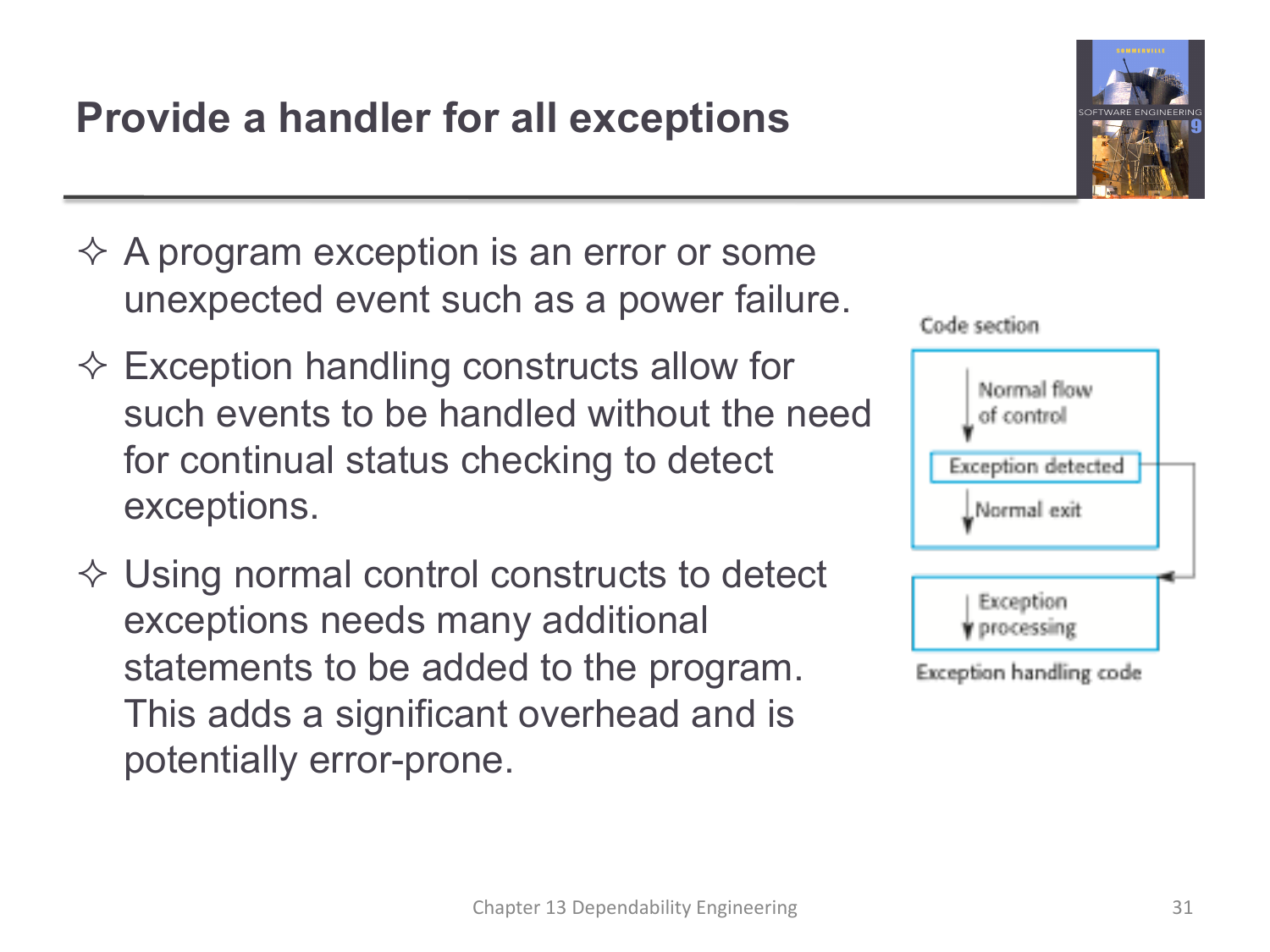

 $\Diamond$  Three possible exception handling strategies

- Signal to a calling component that an exception has occurred and provide information about the type of exception.
- Carry out some alternative processing to the processing where the exception occurred. This is only possible where the exception handler has enough information to recover from the problem that has arisen.
- Pass control to a run-time support system to handle the exception.
- $\diamondsuit$  Exception handling is a mechanism to provide some fault tolerance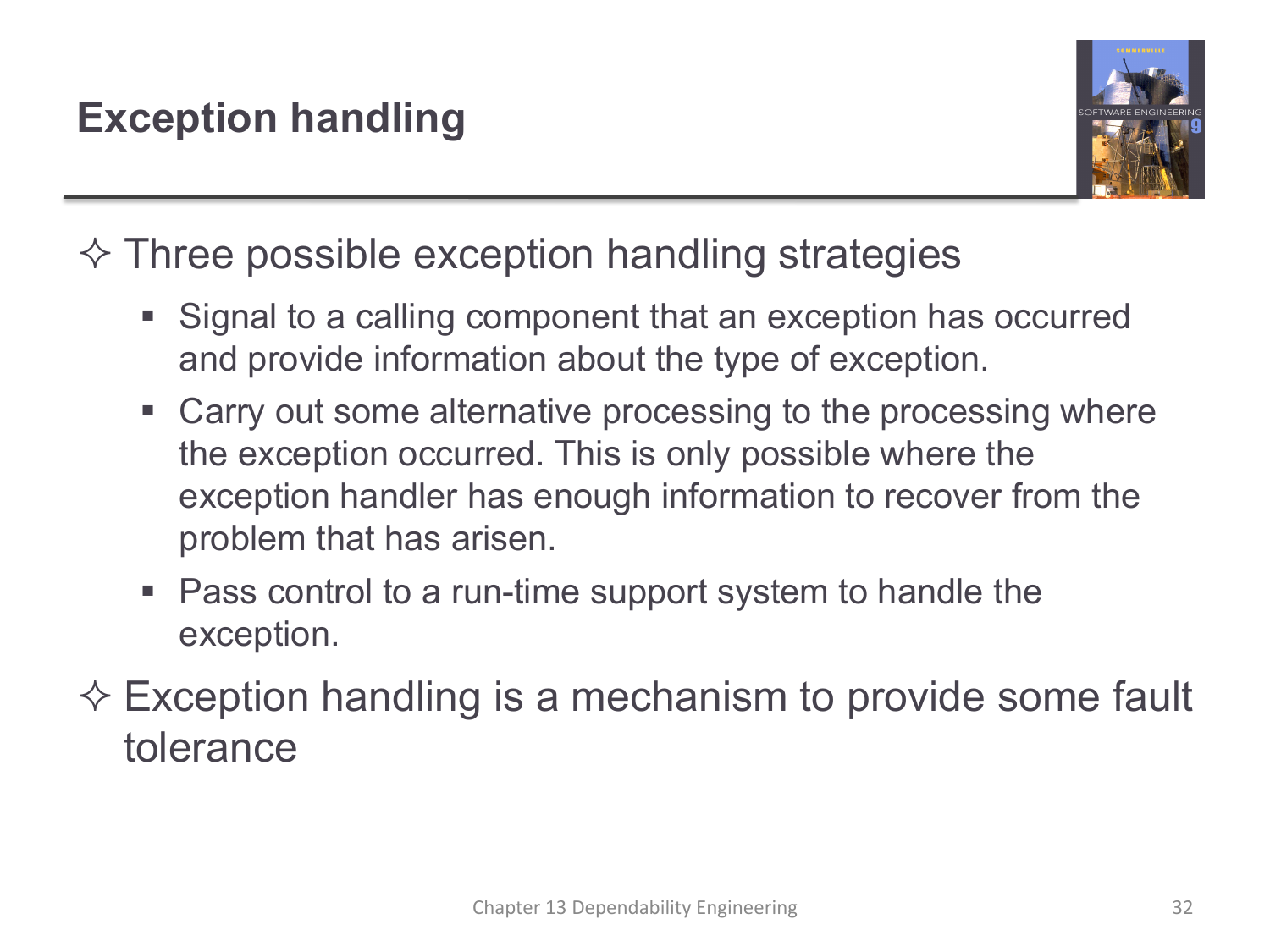

- $\diamond$  Program faults are usually a consequence of human error because programmers lose track of the relationships between the different parts of the system
- $\Diamond$  This is exacerbated by error-prone constructs in programming languages that are inherently complex or that don't check for mistakes when they could do so.
- $\Diamond$  Therefore, when programming, you should try to avoid or at least minimize the use of these error-prone constructs.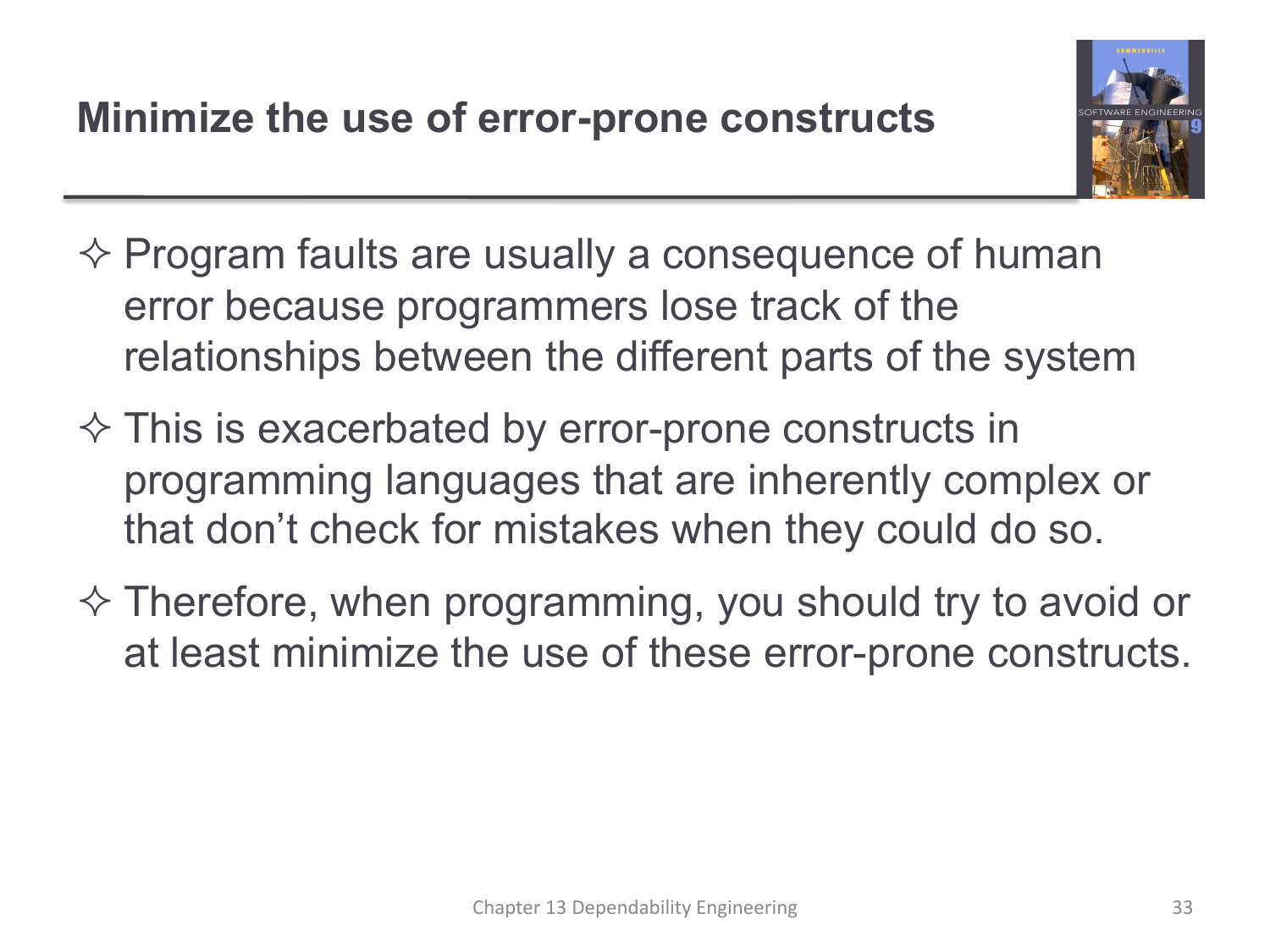

- $\diamondsuit$  Unconditional branch (goto) statements
- $\diamond$  Floating-point numbers
	- Inherently imprecise. The imprecision may lead to invalid comparisons.
- $\Diamond$  Pointers
	- Pointers referring to the wrong memory areas can corrupt data. Aliasing can make programs difficult to understand and change.
- $\diamond$  Dynamic memory allocation
	- Run-time allocation can cause memory overflow.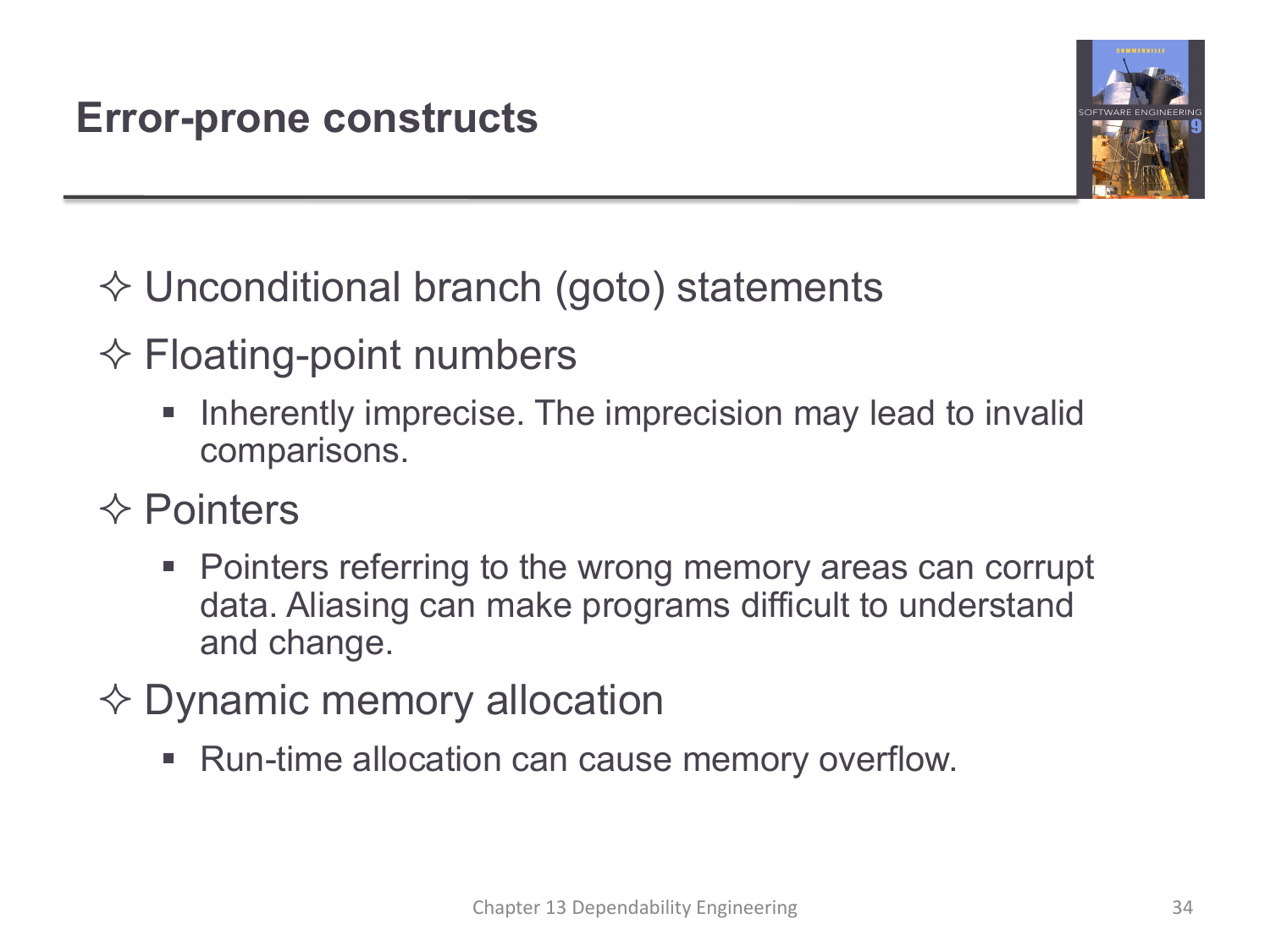#### **Error-prone constructs**



## $\diamond$  Parallelism

- Can result in subtle timing errors because of unforeseen interaction between parallel processes.
- $\diamond$  Recursion
	- Errors in recursion can cause memory overflow as the program stack fills up.
- $\diamond$  Interrupts
	- Interrupts can cause a critical operation to be terminated and make a program difficult to understand.
- $\diamond$  Inheritance
	- Code is not localised. This can result in unexpected behaviour when changes are made and problems of understanding the code.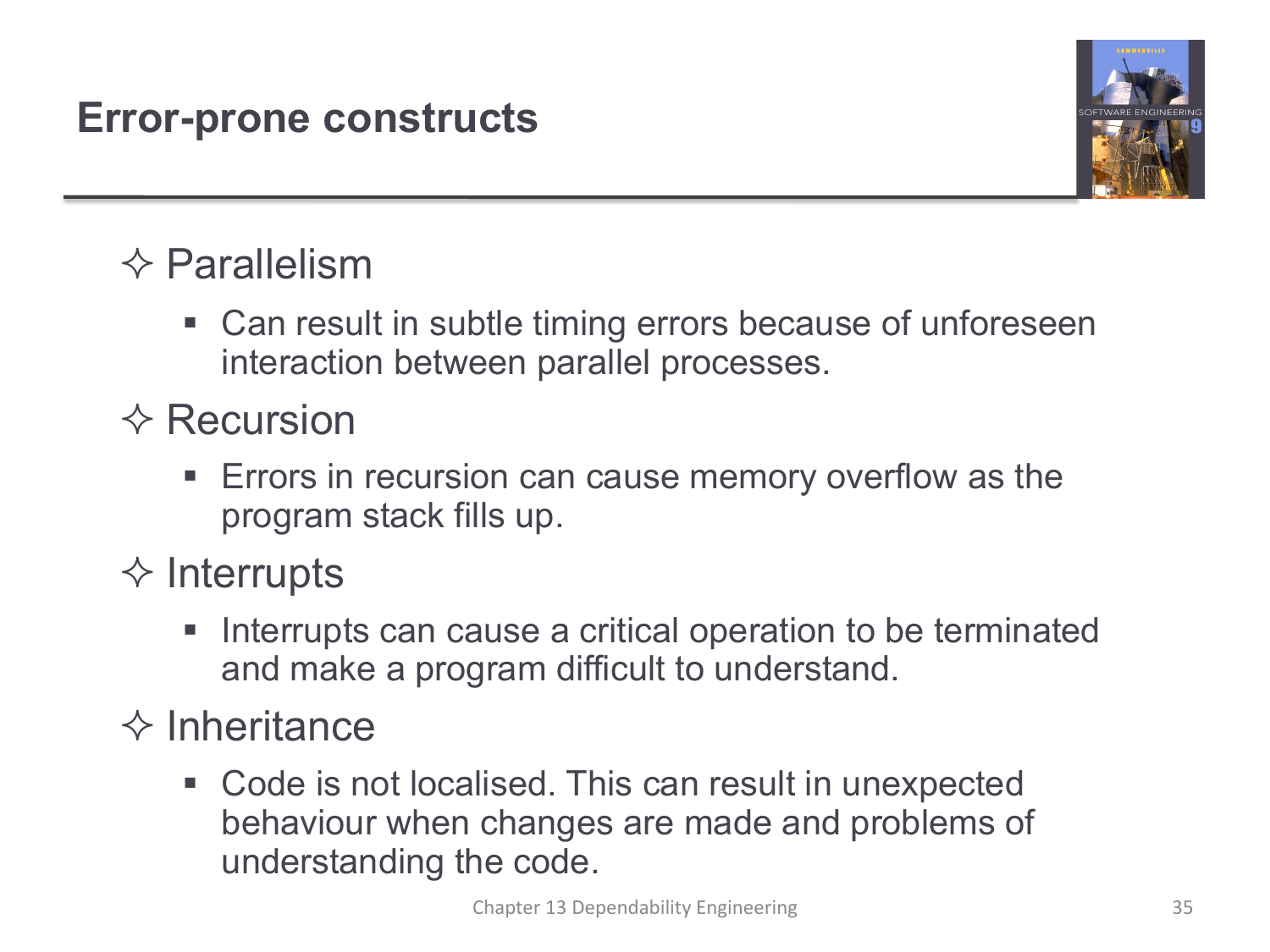#### **Error-prone constructs**



## $\diamond$  Aliasing

- Using more than 1 name to refer to the same state variable.
- $\diamond$  Unbounded arrays
	- Buffer overflow failures can occur if no bound checking on arrays.

## $\diamondsuit$  Default input processing

- An input action that occurs irrespective of the input.
- This can cause problems if the default action is to transfer control elsewhere in the program. In incorrect or deliberately malicious input can then trigger a program failure.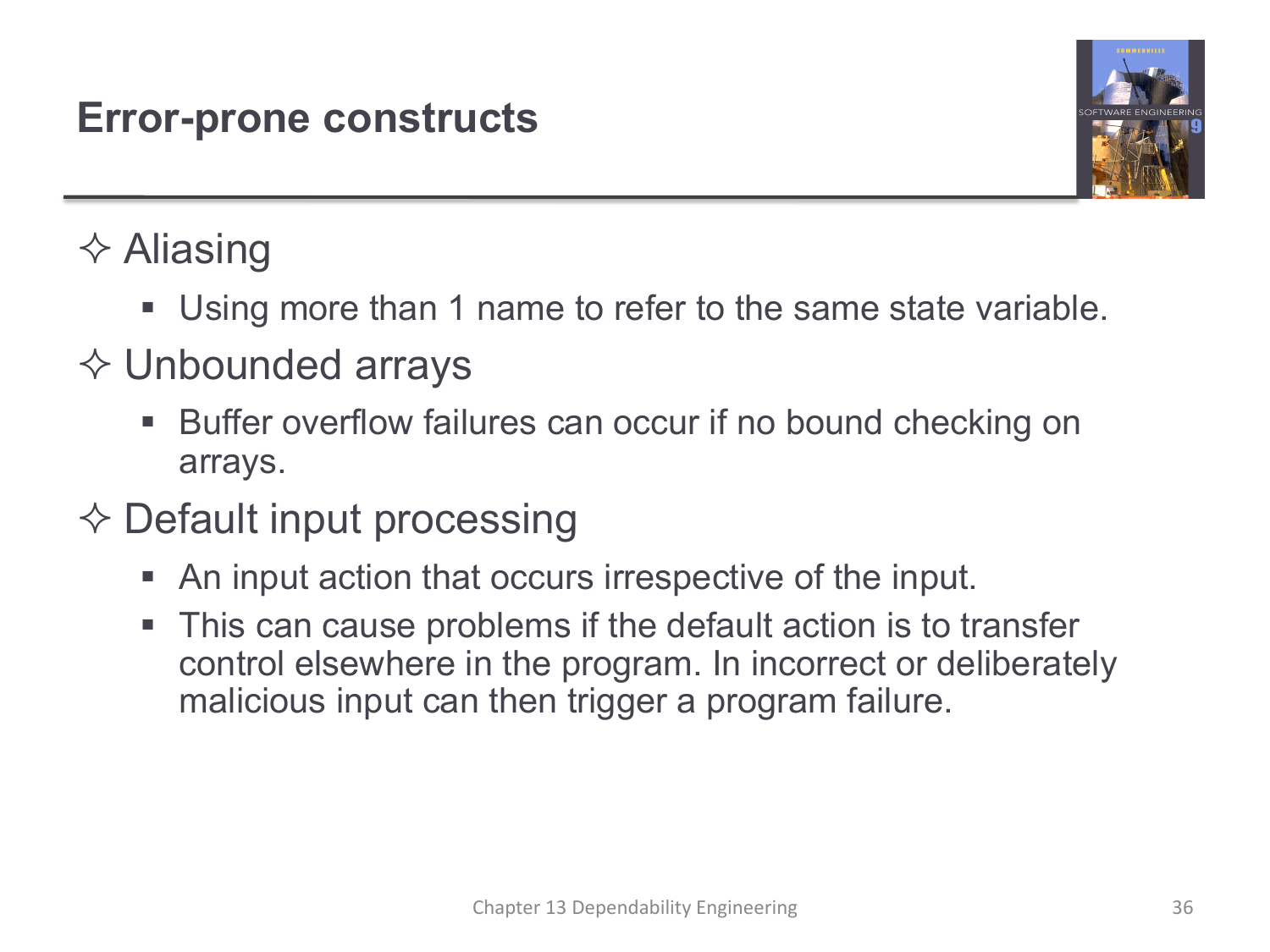

- $\diamondsuit$  For systems that involve long transactions or user interactions, you should always provide a restart capability that allows the system to restart after failure without users having to redo everything that they have done.
- $\diamondsuit$  Restart depends on the type of system
	- § Keep copies of forms so that users don't have to fill them in again if there is a problem
	- Save state periodically and restart from the saved state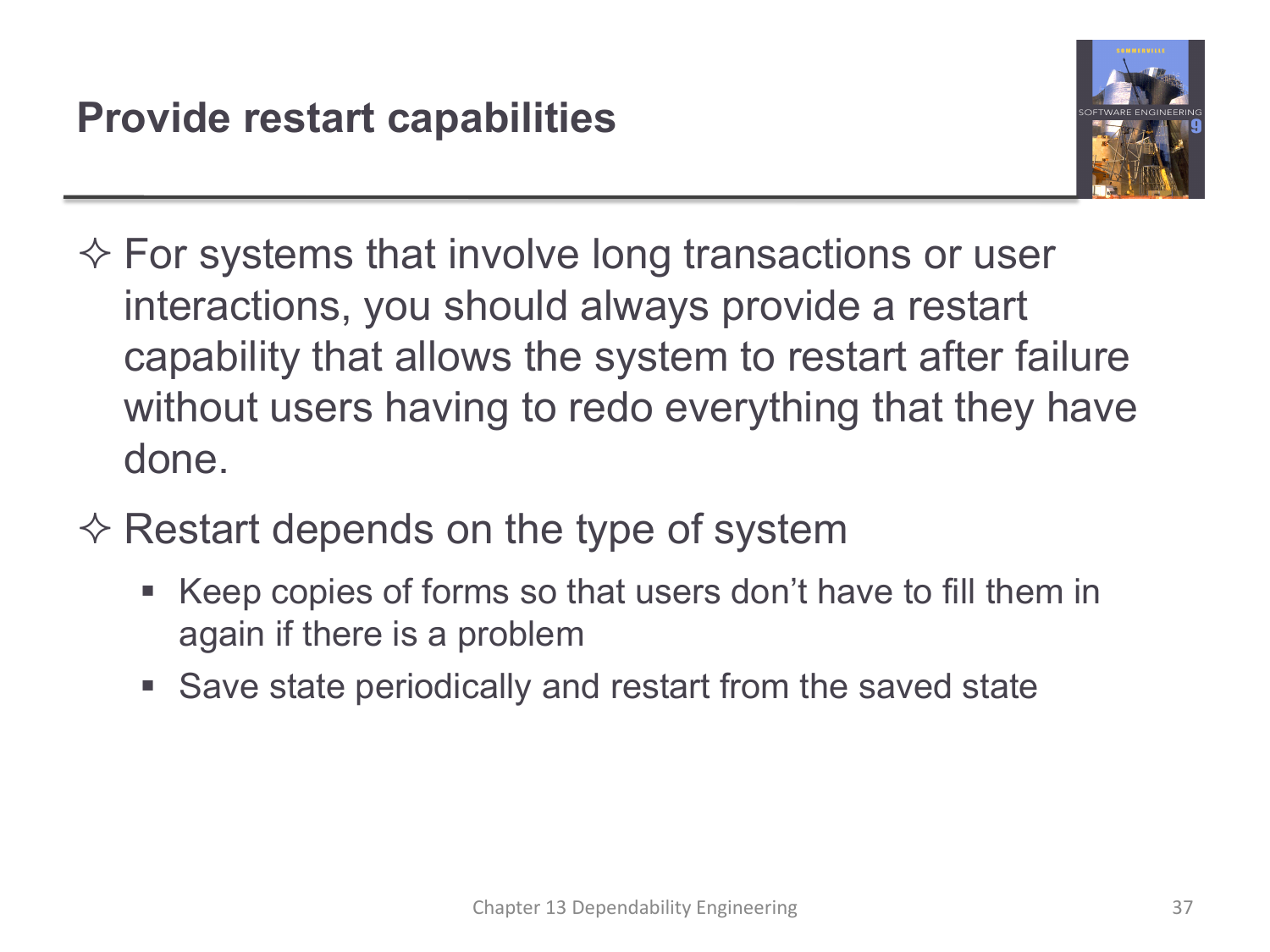

- $\diamond$  In some programming languages, such as C, it is possible to address a memory location outside of the range allowed for in an array declaration.
- $\Diamond$  This leads to the well-known 'bounded buffer' vulnerability where attackers write executable code into memory by deliberately writing beyond the top element in an array.
- $\diamond$  If your language does not include bound checking, you should therefore always check that an array access is within the bounds of the array.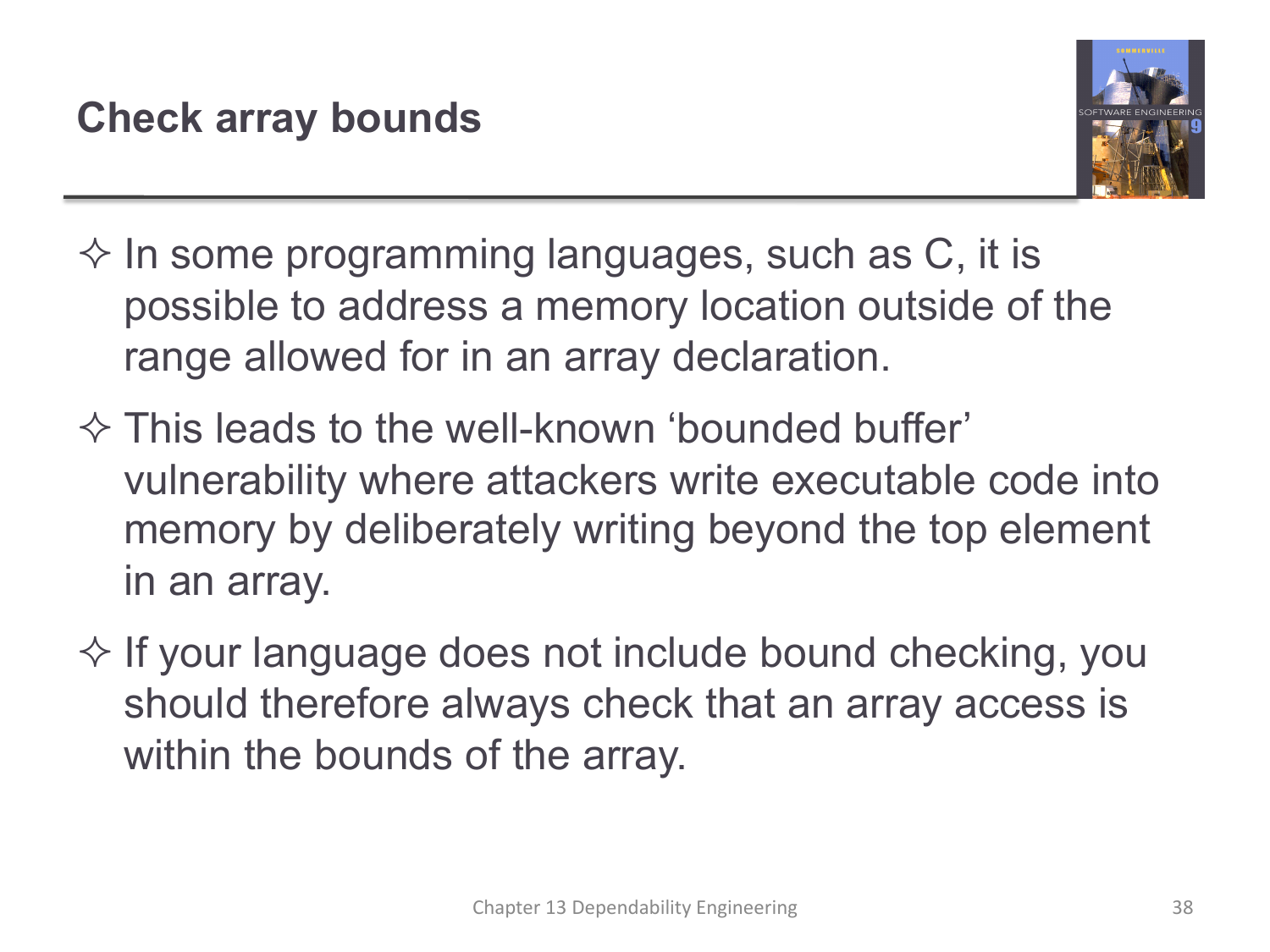## **Include timeouts when calling external components**



- $\diamond$  In a distributed system, failure of a remote computer can be 'silent' so that programs expecting a service from that computer may never receive that service or any indication that there has been a failure.
- $\Diamond$  To avoid this, you should always include timeouts on all calls to external components.
- $\Diamond$  After a defined time period has elapsed without a response, your system should then assume failure and take whatever actions are required to recover from this.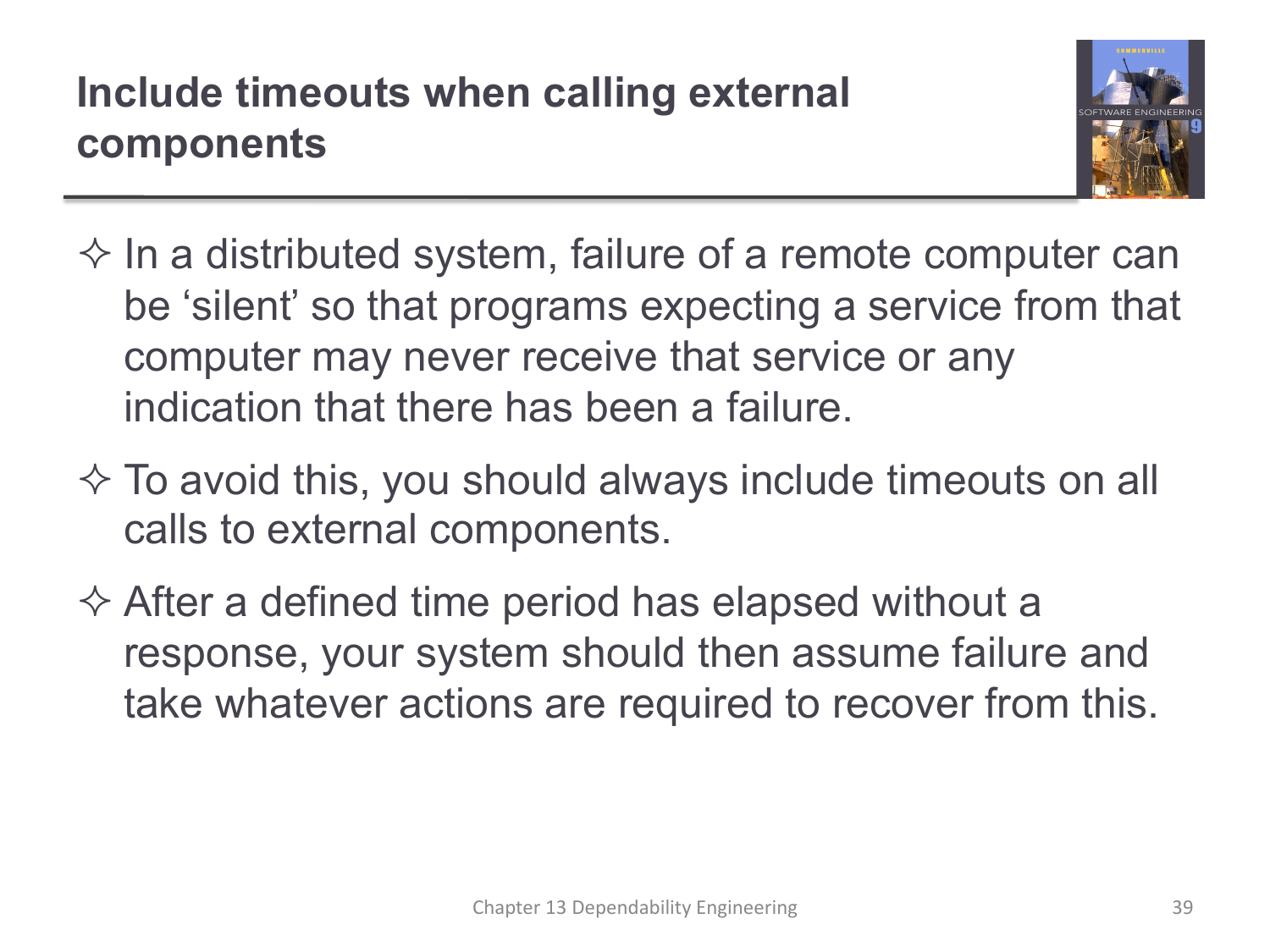# **Name all constants that represent real-world values**



- $\Diamond$  Always give constants that reflect real-world values (such as tax rates) names rather than using their numeric values and always refer to them by name
- $\Diamond$  You are less likely to make mistakes and type the wrong value when you are using a name rather than a value.
- $\Diamond$  This means that when these 'constants' change (for sure, they are not really constant), then you only have to make the change in one place in your program.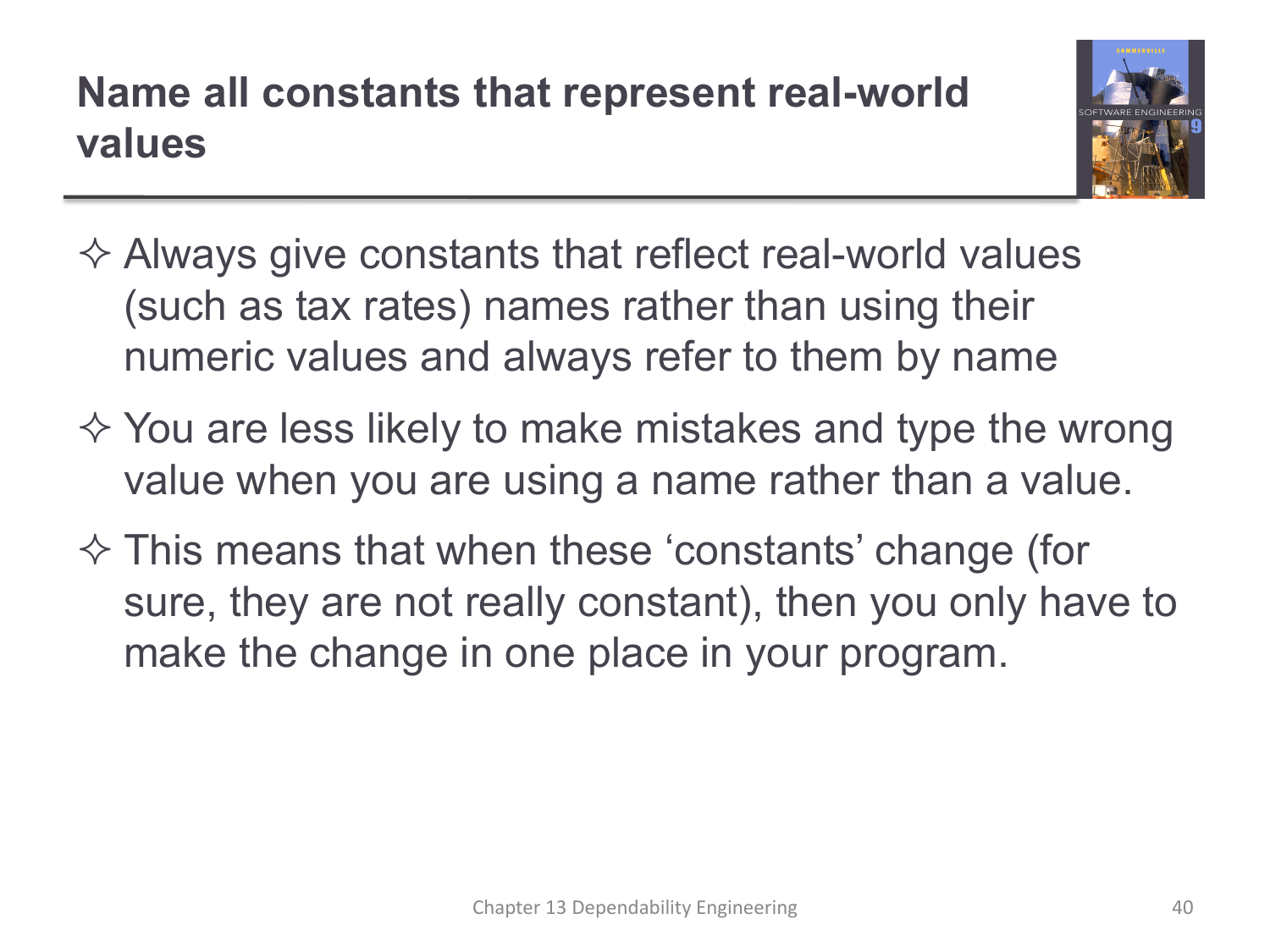## **Key points**



- $\Diamond$  Dependability in a program can be achieved by avoiding the introduction of faults, by detecting and removing faults before system deployment, and by including fault tolerance facilities.
- $\Diamond$  The use of redundancy and diversity in hardware, software processes and software systems is essential for the development of dependable systems.
- $\Diamond$  The use of a well-defined, repeatable process is essential if faults in a system are to be minimized.
- $\diamond$  Dependable system architectures are system architectures that are designed for fault tolerance. Architectural styles that support fault tolerance include protection systems, self-monitoring architectures and N-version programming.